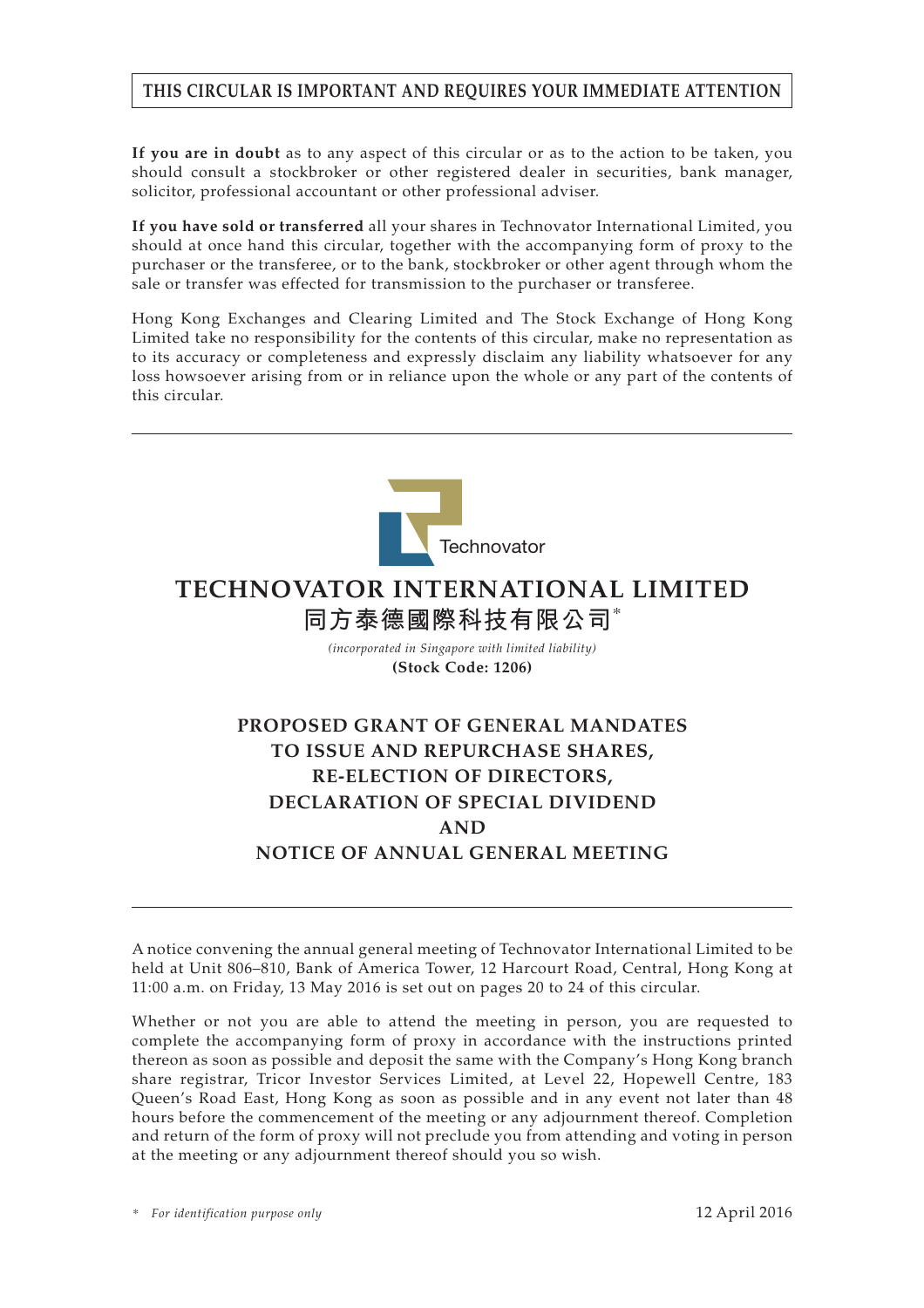# **CONTENTS**

# *Page*

|                                                                         | 1              |
|-------------------------------------------------------------------------|----------------|
| Letter from the Board                                                   |                |
|                                                                         | 3              |
|                                                                         | $\overline{4}$ |
|                                                                         | $\overline{4}$ |
|                                                                         | $\overline{4}$ |
|                                                                         | 5              |
|                                                                         | 5              |
| The Special Dividend and Closure of Register of Members                 | 6              |
| Voting by poll at the Annual General Meeting                            | 6              |
|                                                                         | 6              |
|                                                                         | 7              |
| Appendix I<br>Explanatory Statement<br>$\overbrace{\phantom{12322111}}$ | 8              |
| Re-election of Directors<br>Appendix II<br>$\overline{\phantom{a}}$     | 14             |
|                                                                         | 20             |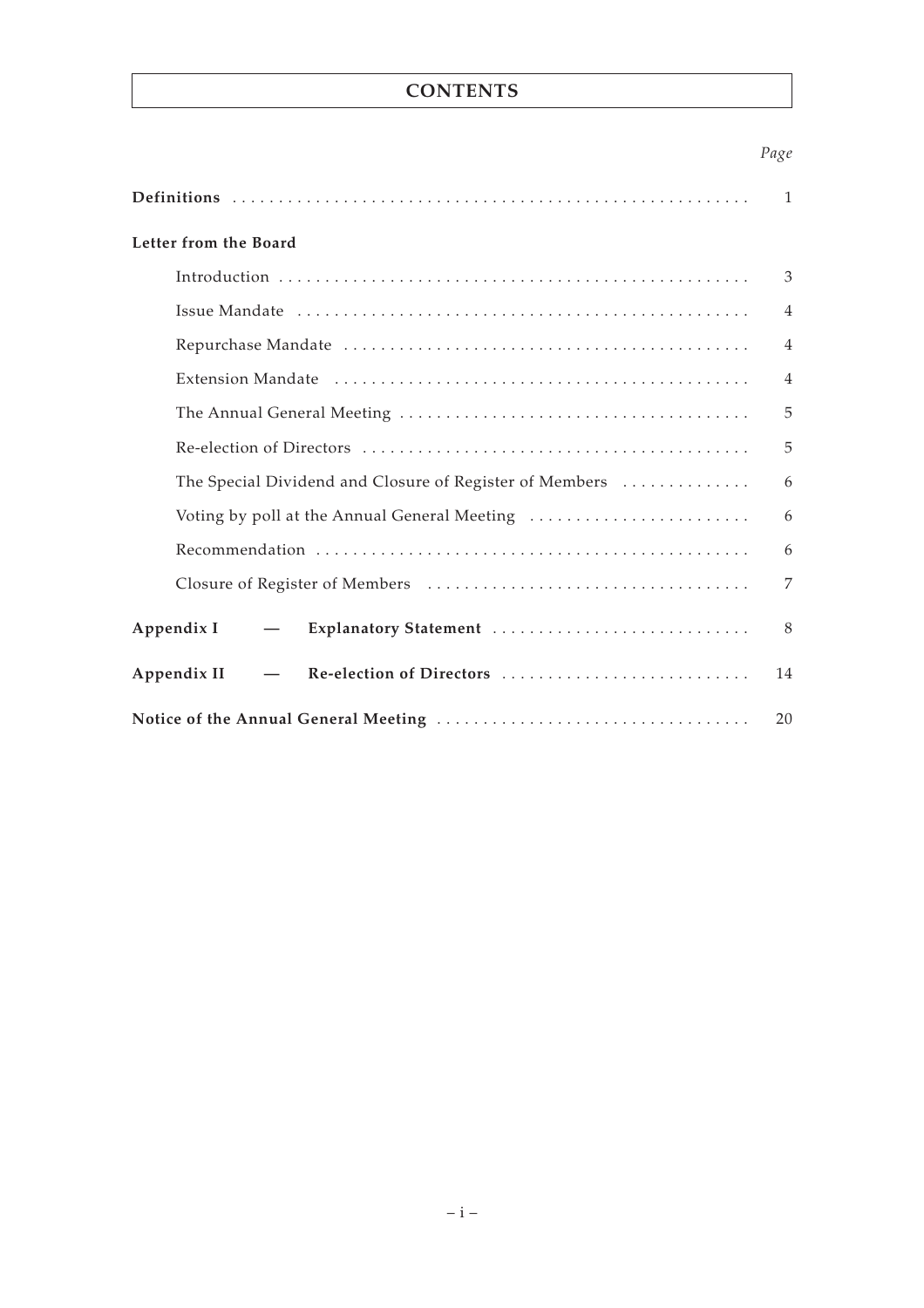# **DEFINITIONS**

*In this circular, unless the context otherwise requires, the following expressions have the following meanings:*

| "2015 Annual Report"                 | the annual report of the Company for the financial<br>year ended 31 December 2015 dispatched to the<br>Shareholders together with this circular                                                                                                                                                                                               |
|--------------------------------------|-----------------------------------------------------------------------------------------------------------------------------------------------------------------------------------------------------------------------------------------------------------------------------------------------------------------------------------------------|
| "Annual General Meeting" or<br>"AGM" | the annual general meeting of the Company to be held<br>at Unit 806-810, Bank of America Tower, 12 Harcourt<br>Road, Central, Hong Kong at 11:00 a.m. on Friday, 13<br>May 2016 or any adjournment thereof                                                                                                                                    |
| "Articles"                           | the articles of association of the Company adopted on<br>8 September 2011 and as amended from time to time                                                                                                                                                                                                                                    |
| "Associate(s)"                       | has the meaning ascribed to it under the Listing Rules                                                                                                                                                                                                                                                                                        |
| "Board"                              | the board of Directors                                                                                                                                                                                                                                                                                                                        |
| "Company"                            | Technovator International Limited (formerly known<br>as Technovator Int Private Ltd. and Technovator Int<br>Limited), a limited liability company incorporated in<br>Singapore and the issued Shares of which are listed on<br>the Stock Exchange                                                                                             |
| "Connected Person(s)"                | has the meaning ascribed to it under the Listing Rules                                                                                                                                                                                                                                                                                        |
| "Director(s)"                        | director(s) of the Company                                                                                                                                                                                                                                                                                                                    |
| "Extension Mandate"                  | a general and unconditional mandate proposed to be<br>granted to the Directors to the effect that the<br>aggregate number of the Shares which may be allotted<br>and issued under the Issue Mandate may be extended<br>by an addition of an amount representing the<br>aggregate number of Shares repurchased under the<br>Repurchase Mandate |
| "Group"                              | the Company and its subsidiaries                                                                                                                                                                                                                                                                                                              |
| "Hong Kong"                          | the Hong Kong Special Administrative Region of the<br>People's Republic of China                                                                                                                                                                                                                                                              |
| "HK\$" and "HK cents"                | Hong Kong dollars and cents respectively, the lawful<br>currency of Hong Kong                                                                                                                                                                                                                                                                 |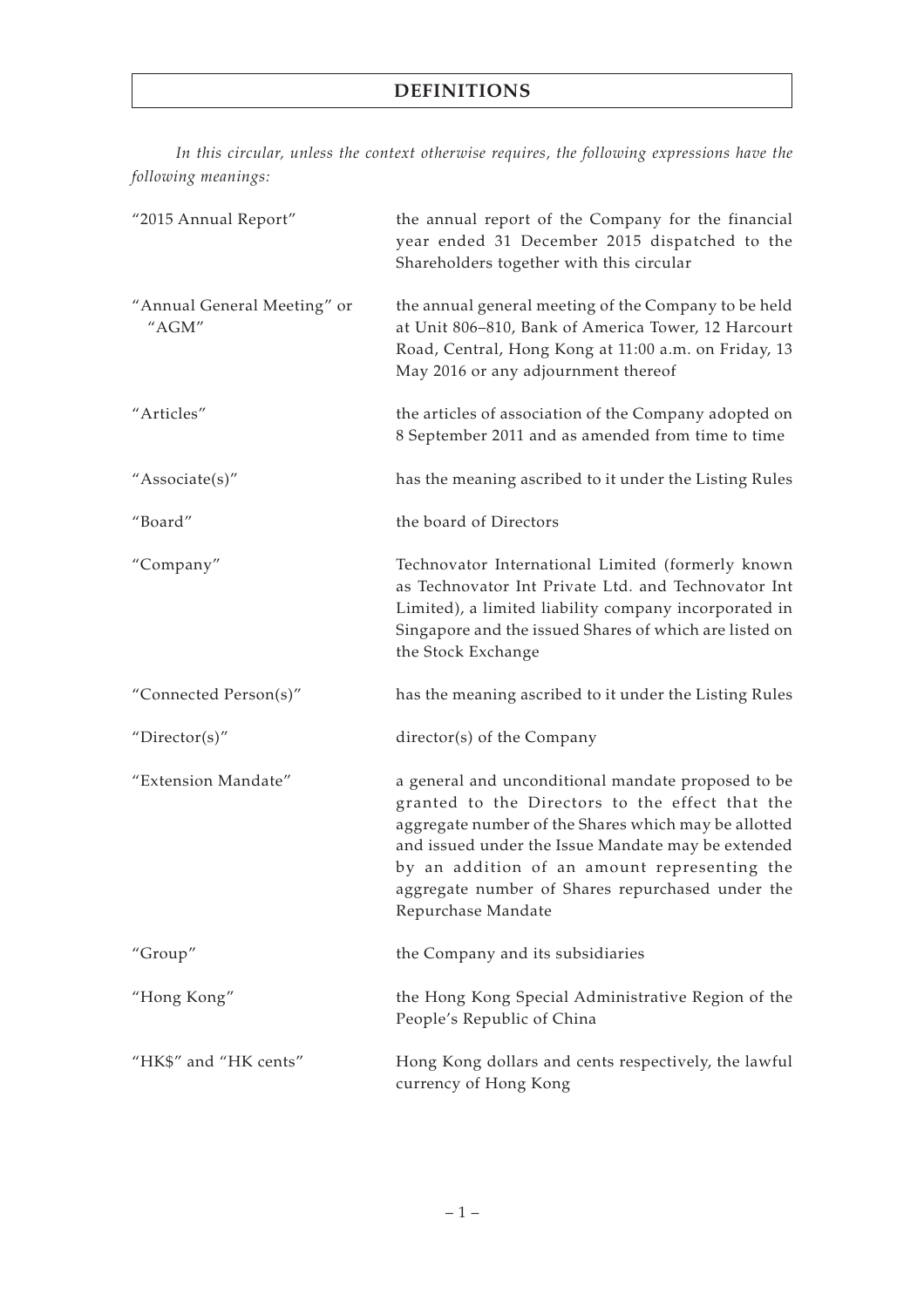# **DEFINITIONS**

| "Issue Mandate"                       | a general and unconditional mandate proposed to be<br>granted to the Directors to exercise the power of the<br>Company to allot, issue and deal with unissued<br>Shares with an aggregate number of Shares not<br>exceeding 20% of the total number of Shares of the<br>Company in issue as at the date of passing the<br>relevant resolution at the Annual General Meeting  |
|---------------------------------------|------------------------------------------------------------------------------------------------------------------------------------------------------------------------------------------------------------------------------------------------------------------------------------------------------------------------------------------------------------------------------|
| "Latest Practicable Date"             | 31 March 2016, being the latest practicable date prior<br>to the printing of this circular for ascertaining certain<br>information in this circular                                                                                                                                                                                                                          |
| "Listing Rules"                       | the Rules Governing the Listing of Securities on the<br>Stock Exchange                                                                                                                                                                                                                                                                                                       |
| "Notice"                              | the notice convening the Annual General Meeting as<br>set out on pages 20 to 24 of this circular                                                                                                                                                                                                                                                                             |
| "PRC"                                 | the People's Republic of China excluding, for the<br>purpose of this circular, Hong Kong, the Macau<br>Special Administrative Region of the PRC and Taiwan                                                                                                                                                                                                                   |
| "Repurchase Mandate"                  | a general and unconditional mandate proposed to be<br>granted to the Directors to exercise the power of the<br>Company to repurchase the Shares on the Stock<br>Exchange with an aggregate number of Shares not<br>exceeding 10% of the total number of Shares of the<br>Company in issue as at the date of passing the<br>relevant resolution at the Annual General Meeting |
| "RMB"                                 | Renminbi, the lawful currency of the PRC                                                                                                                                                                                                                                                                                                                                     |
| " $SFO"$                              | The Securities and Futures Ordinance (Chapter 571 of<br>the Laws of Hong Kong)                                                                                                                                                                                                                                                                                               |
| "Share $(s)$ "                        | ordinary share(s) in the capital of the Company                                                                                                                                                                                                                                                                                                                              |
| "Shareholder(s)"                      | holder(s) of the Shares                                                                                                                                                                                                                                                                                                                                                      |
| "Singapore Companies Act"             | the Companies Act (Cap. 50) of Singapore as<br>amended, supplemented, or otherwise modified from<br>time to time                                                                                                                                                                                                                                                             |
| "Stock Exchange"                      | The Stock Exchange of Hong Kong Limited                                                                                                                                                                                                                                                                                                                                      |
| "Takeovers Code"                      | Hong Kong Code on Takeovers and Mergers and<br>Share Buy-backs                                                                                                                                                                                                                                                                                                               |
| $^{\prime\prime}$ % $^{\prime\prime}$ | per cent.                                                                                                                                                                                                                                                                                                                                                                    |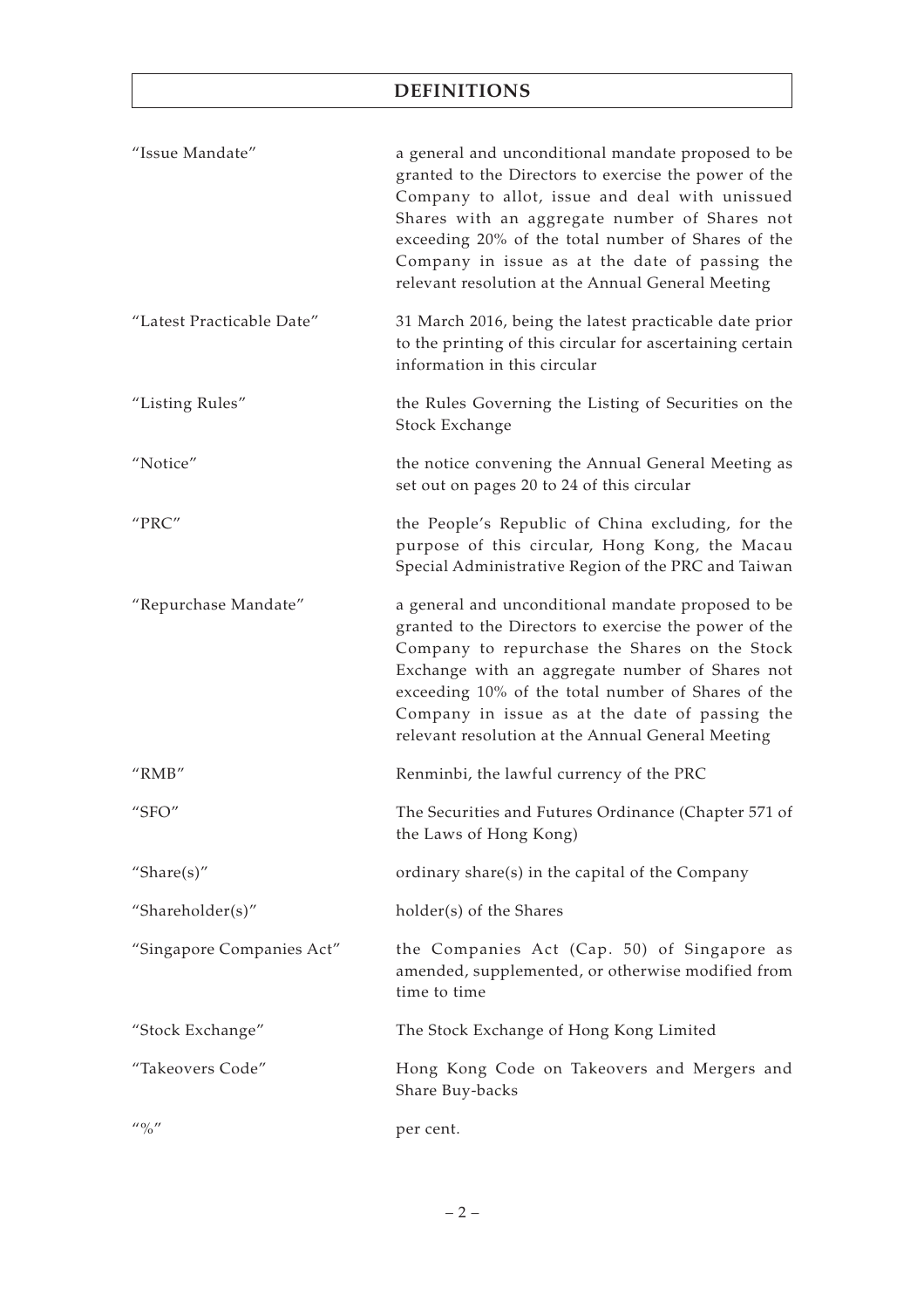

# **TECHNOVATOR INTERNATIONAL LIMITED 同方泰德國際科技有限公司**\*

*(incorporated in Singapore with limited liability)* **(Stock Code: 1206)**

*Executive Directors:* Mr. Zhao Xiaobo *(Chief Executive Officer)* Mr. Seah Han Leong

*Non-executive Director:* Mr. Liu Tianmin Mr. Wang Yinghu Mr. Fan Xin *(Chairman)*

*Independent non-executive Directors:* Mr. Fan Ren Da Anthony Mr. Chia Yew Boon Ms. Chen Hua

*Registered office:* 66 Tannery Lane #04-10/10A Sindo Industrial Building Singapore 347805

*Principal place of business in Hong Kong:* Unit 806–810 Bank of America Tower 12 Harcourt Road Central Hong Kong

12 April 2016

Dear Shareholders,

# **PROPOSED GRANT OF GENERAL MANDATES TO ISSUE AND REPURCHASE SHARES, RE-ELECTION OF DIRECTORS, DECLARATION OF SPECIAL DIVIDEND AND NOTICE OF ANNUAL GENERAL MEETING**

### **INTRODUCTION**

The primary purpose of this circular is to provide you with information regarding the proposed grant of the Issue Mandate, the Repurchase Mandate and the Extension Mandate (collectively the "**Mandates**"), the re-election of the relevant Directors, the declaration of a special dividend and to seek your approval of the resolutions to these matters at the Annual General Meeting.

*\* For identification purpose only*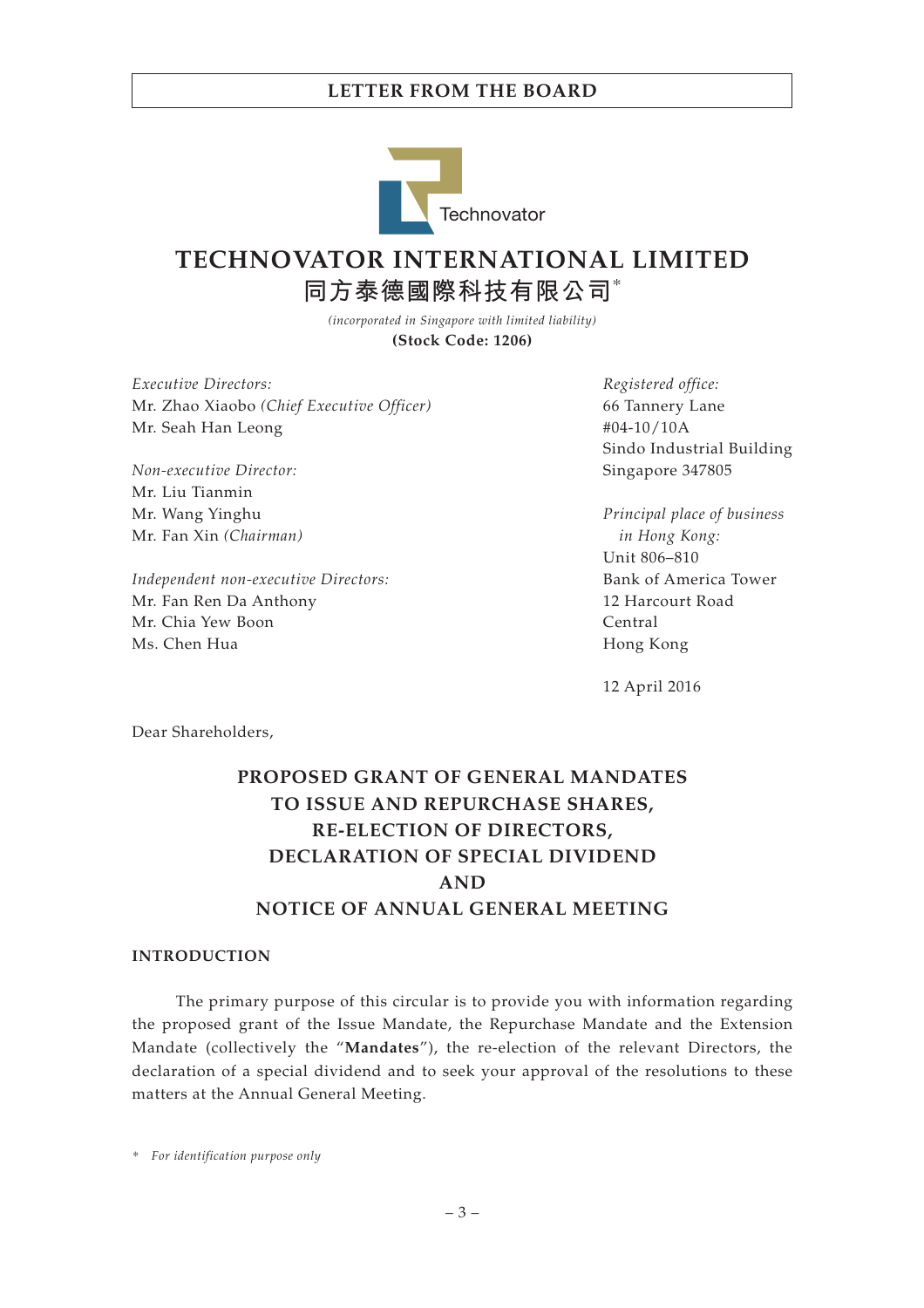### **ISSUE MANDATE**

At the Annual General Meeting, an ordinary resolution pursuant to Section 161 of the Singapore Companies Act will be proposed to grant to the Directors a general and unconditional mandate to exercise the powers of the Company to allot, issue and deal with unissued Shares with an aggregate number of Shares not exceeding 20% of the total number of Shares of the Company in issue as at the date of passing of the relevant resolution at the Annual General Meeting. As at the Latest Practicable Date, a total of 797,072,189 Shares were in issue. Subject to the passing of the proposed resolution granting the Issue Mandate to the Directors and on the basis that no Shares will be issued or repurchased by the Company prior to the Annual General Meeting, the Company will be allowed under the Issue Mandate to issue a maximum of 159,414,437 Shares.

### **REPURCHASE MANDATE**

At the Annual General Meeting, an ordinary resolution pursuant to Section 76E of the Singapore Companies Act will be proposed to grant to the Directors a general and unconditional mandate to exercise all powers of the Company to repurchase, on the Stock Exchange, or on any other stock exchange on which the Shares may be listed, the aggregate number of Shares not exceeding 10% of the total number of Shares of the Company in issue as at the date of passing of the relevant resolution at the Annual General Meeting.

Under the Singapore Companies Act and the Listing Rules, the Company is required to give to its Shareholders all information which is reasonably necessary to enable Shareholders to make an informed decision as to whether to vote for or against the resolution in respect of the Repurchase Mandate at the Annual General Meeting. An explanatory statement for such purpose is set out in Appendix I to this circular.

### **EXTENSION MANDATE**

In addition, an ordinary resolution will also be proposed at the Annual General Meeting to extend the Issue Mandate by an addition of an amount representing the aggregate number of Shares repurchased under the Repurchase Mandate.

The Repurchase Mandate and the Issue Mandate would expire at the earliest of: (a) the conclusion of the next annual general meeting of the Company; or (b) the expiration of the period within which the next annual general meeting of the Company is required by the Articles or the applicable laws of the Singapore to be held; or (c) revocation or variation by an ordinary resolution of the Shareholders of the Company in a general meeting.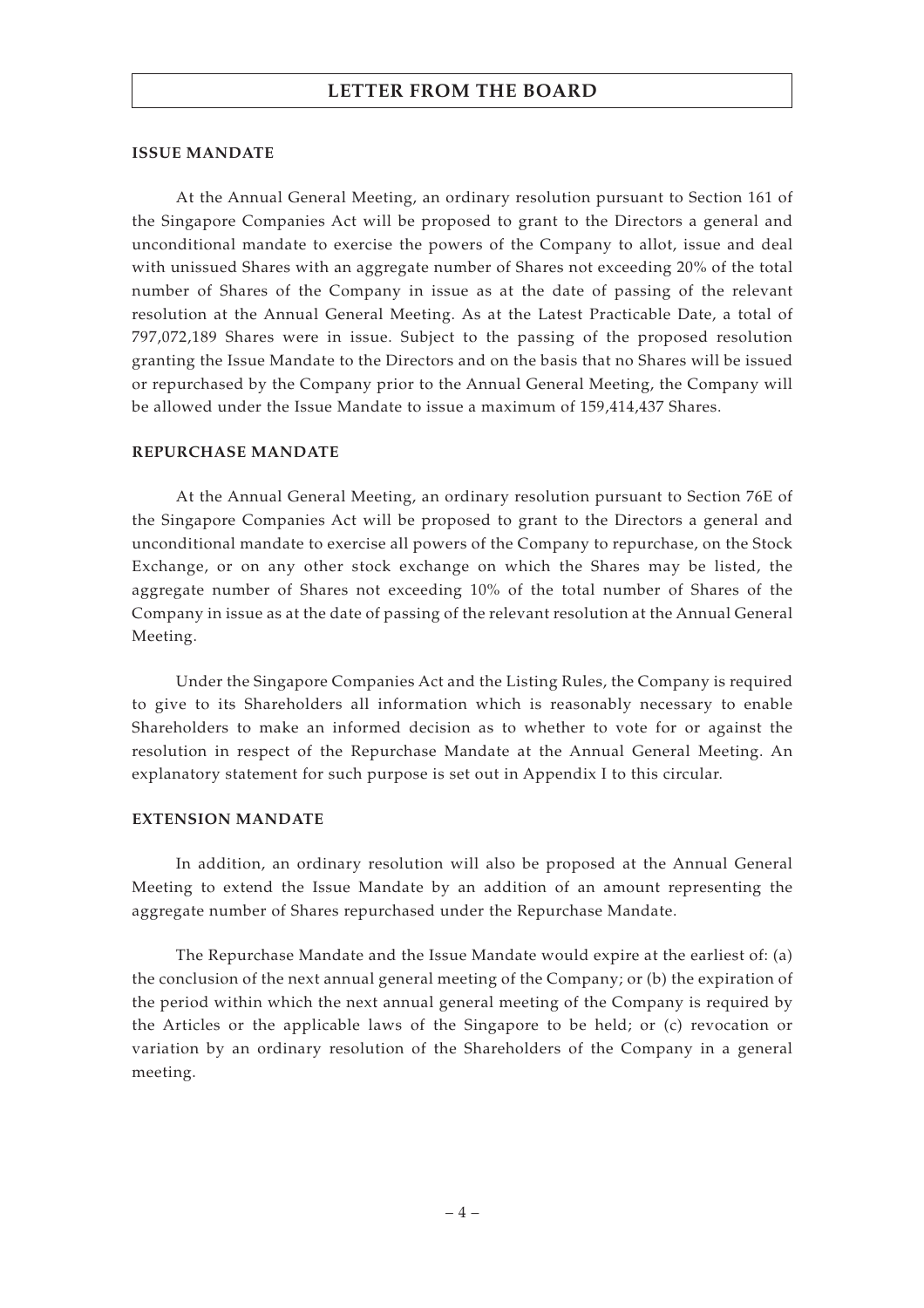### **THE ANNUAL GENERAL MEETING**

The notice of the Annual General Meeting is set out on pages 20 to 24 of this circular.

The 2015 Annual Report incorporating the audited consolidated financial statements of the Group for the year ended 31 December 2015 and the reports of the Directors and the auditors thereon are dispatched to the Shareholders together with this circular.

A form of proxy for use at the Annual General Meeting is enclosed with this circular. Whether or not you are able to attend the Annual General Meeting in person, you are requested to complete the accompanying form of proxy in accordance with the instructions printed thereon as soon as possible and deposit the same with the Company's Hong Kong branch share registrar, Tricor Investor Services Limited, at Level 22, Hopewell Centre, 183 Queen's Road East, Hong Kong as soon as possible and in any event not later than 48 hours before the commencement of the Annual General Meeting or any adjournment thereof. Completion and return of the form of proxy will not preclude you from attending and voting in person at the Annual General Meeting or any adjournment thereof should you so wish.

### **RE-ELECTION OF DIRECTORS**

According to Article 104 of the Articles, at each annual general meeting, one third of the Directors for the time being (or if their number is not a multiple of three, then the number nearest to but not greater than one-third) shall retire from office by rotation provided that every Director shall be subject to retirement at least once every three years.

In addition, in accordance with Article 108 of the Articles, Mr. Wang Yinghu, who was appointed as non-executive Director on 16 November 2015, holds office until the forthcoming annual general meeting and being eligible, would offer himself for re-election.

As such, Mr. Liu Tianmin, Mr. Chia Yew Boon and Mr. Wang Yinghu will retire, being eligible, offer themselves for re-election. Particulars of each of them are set out in Appendix II of this circular.

The nomination committee of the Company recommended the re-election of Mr. Liu Tianmin, Mr. Chia Yew Boon and Mr. Wang Yinghu as Directors at the Annual General Meeting to be held on 13 May 2016. Mr. Chia Yew Boon, an independent non-executive Director of the Company, has confirmed independence with reference to the factors set out in Rule 3.13 of the Listing Rules. The nomination committee of the Company is also responsible for, inter alia, assessing the independence of independent non-executive Directors. On 22 March 2016, the nomination committee assessed and reviewed the individual independent non-executive Director's annual confirmation of independence based on the independence criteria as set out in Rule 3.13 of the Listing Rules, and affirmed that all independent non-executive Directors including, Mr. Chia Yew Boon, remained independent.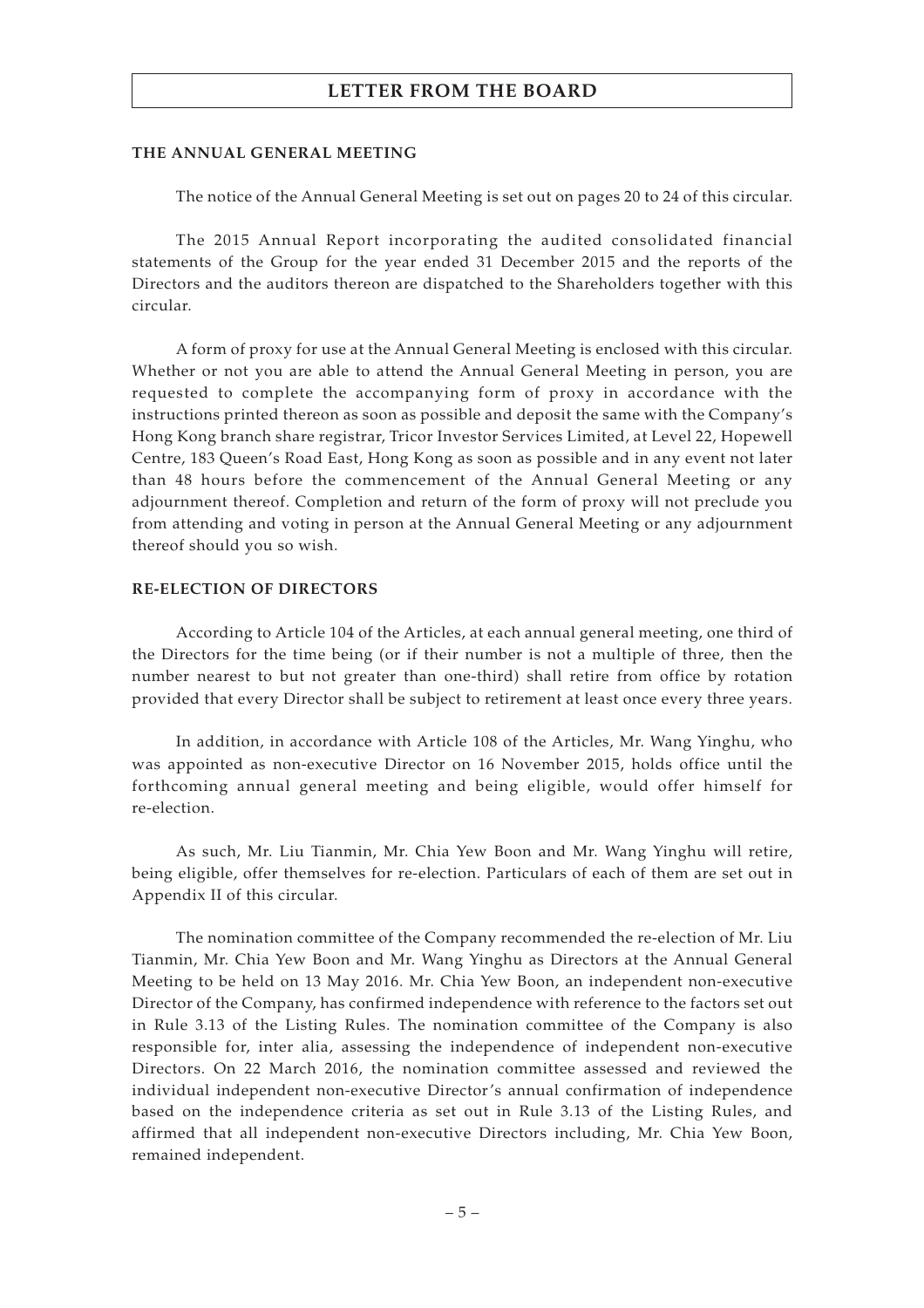As a good corporate governance practice, Mr. Liu Tianmin, Mr. Chia Yew Boon and Mr. Wang Yinghu each abstained from voting on the respective propositions of their recommendations for election by Shareholders.

### **THE SPECIAL DIVIDEND AND CLOSURE OF REGISTER OF MEMBERS**

As stated in the announcement issued by the Company dated 22 March 2016 relating to the annual results of the Group for the year ended 31 December 2015, the Board recommended the payment of a special dividend of RMB0.10 per Share (the "**Special Dividend**") to Shareholders whose names appear on the register of members of the Company on Friday, 20 May 2016. The Special Dividend will be paid in Hong Kong dollars, the amount of which will be calculated by reference to the middle rate published by People's Bank of China for the conversion of RMB into Hong Kong dollars as at the date of the Annual General Meeting, 13 May 2016. The proposed Special Dividend is subject to approval by the Shareholders at the Annual General Meeting and a resolution will be proposed to the Shareholders for voting at the Annual General Meeting. If the resolution for the proposed Special Dividend is passed at the Annual General Meeting, the proposed Final Dividend will be payable on or about 10 June 2016.

For the purpose of determining shareholders who qualify for the proposed Special Dividend, the register of members will be closed from Thursday, 19 May 2016 to Friday, 20 May 2016, both dates inclusive. In order to qualify for the proposed Special Dividend, all transfers, accompanied by the relevant share certificates, must be lodged with the Company's branch share registrar in Hong Kong, Tricor Investor Services Limited, at Level 22, Hopewell Centre, 183 Queen's Road East, Hong Kong, not later than 4:30 p.m. on Wednesday, 18 May 2016.

### **VOTING BY POLL AT THE ANNUAL GENERAL MEETING**

Pursuant to Rule 13.39(4) of the Listing Rules and Article 71 of the Articles, all votes of the Shareholders at the Annual General Meeting must be taken by poll.

### **RECOMMENDATION**

The Directors believe that the proposed grant of the Issue Mandate, the Repurchase Mandate and the Extension Mandate, the re-election of Directors and the declaration of the Special Dividend named above are beneficial to the Company and the Shareholders as a whole.

Accordingly, the Directors recommend our Shareholders to vote in favour of all the resolutions to be proposed at the Annual General Meeting.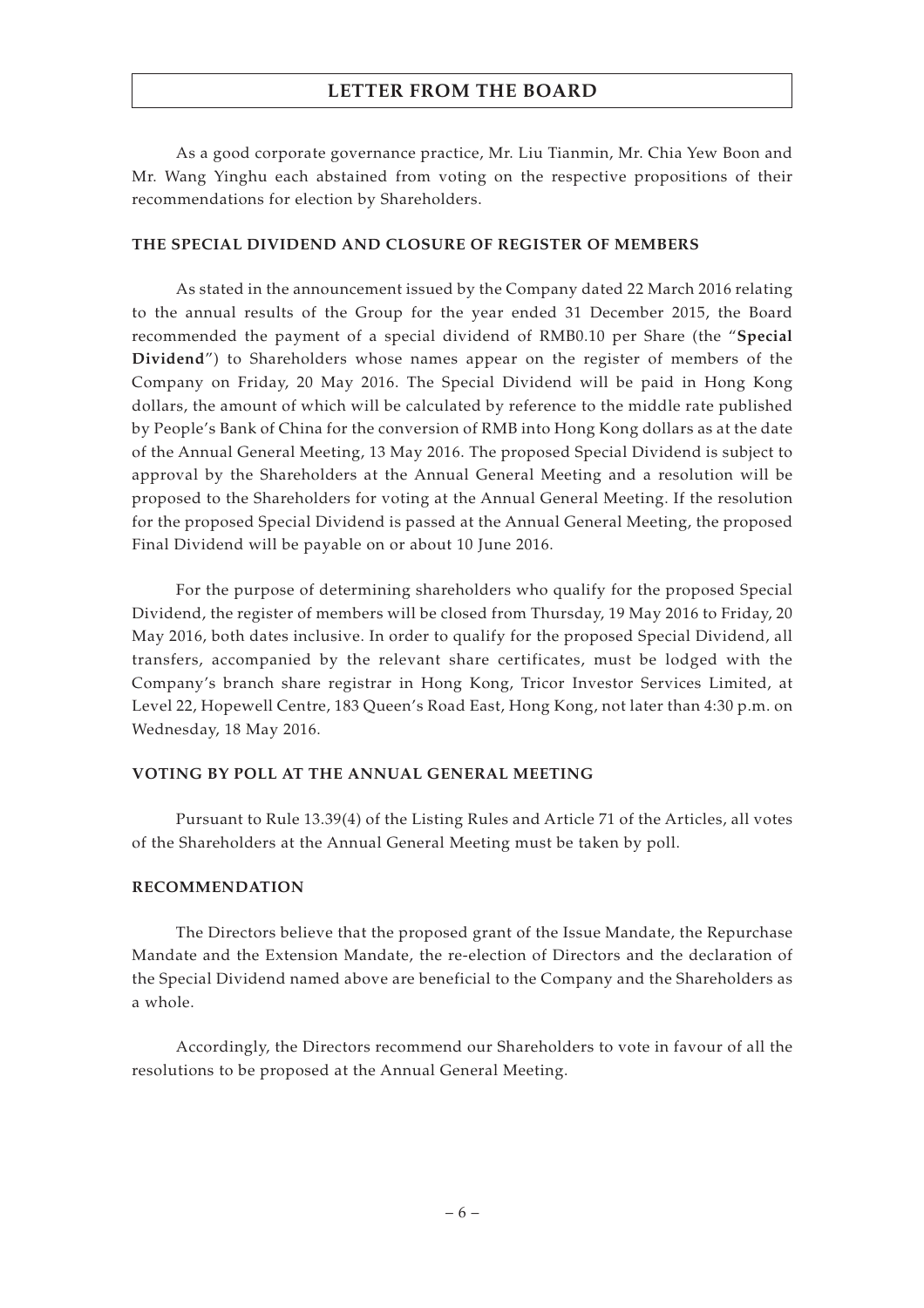### **CLOSURE OF REGISTER OF MEMBERS**

In order to determine the entitlement to attend and vote at the Annual General Meeting, the transfer books and register of members of the Company will be closed from Wednesday, 11 May 2016 to Friday, 13 May 2016, both days inclusive, during which period no transfer of Shares in the Company will be effected. The record date for entitlement to attend and vote at the AGM is Friday, 13 May 2016. In order to be eligible to attend and vote at the forthcoming AGM of the Company to be held on 13 May 2016, all transfers, accompanied by the relevant share certificates, must be lodged with the Company's branch share registrar in Hong Kong, Tricor Investor Services Limited, at Level 22, Hopewell Centre, 183 Queen's Road East, Hong Kong, not later than 4:30 p.m. on Tuesday, 10 May 2016.

> Yours faithfully, For and on behalf of the Board of **Technovator International Limited Fan Xin** *Chairman*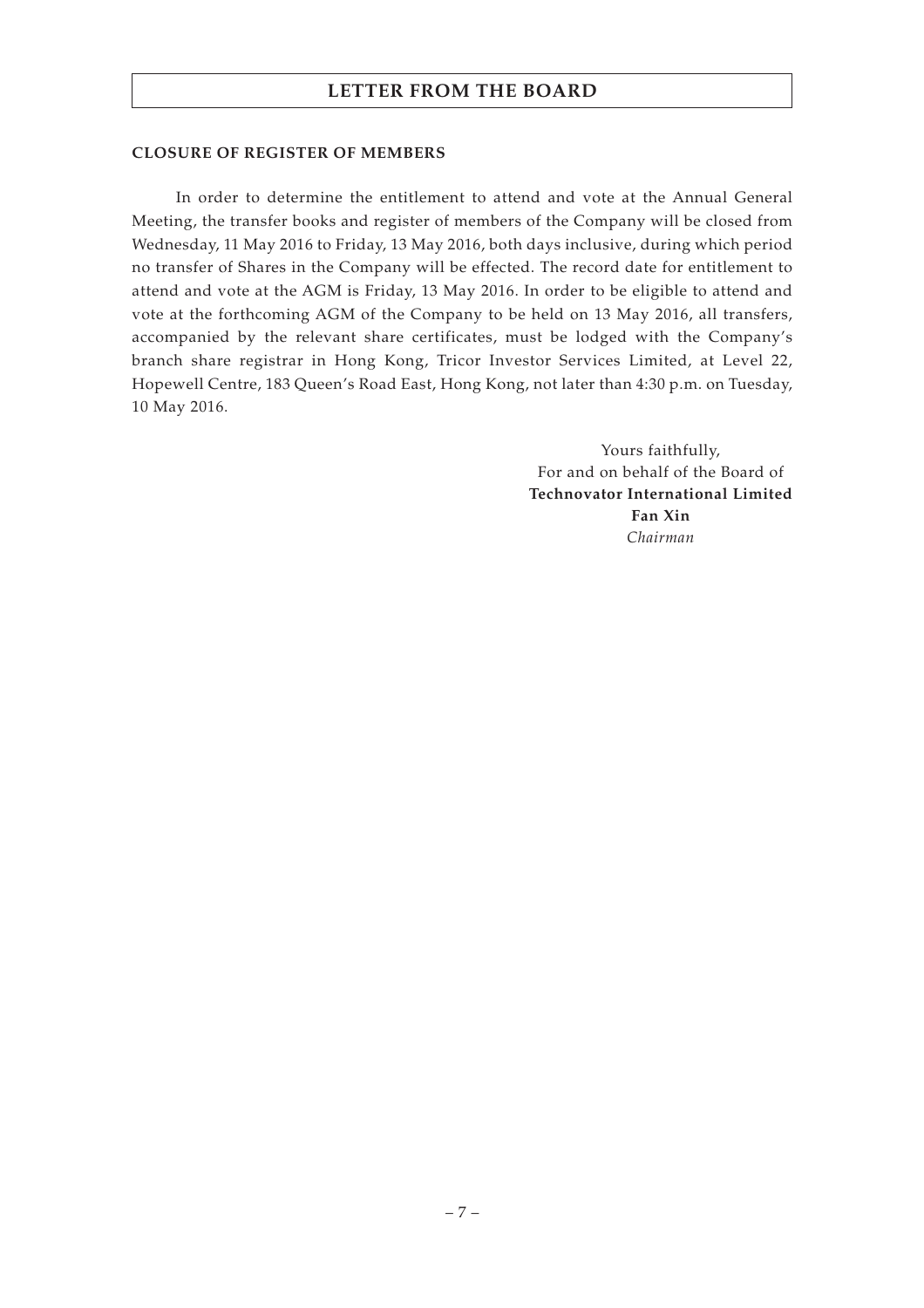This Appendix I serves as an explanatory statement, as required by the Listing Rules, to provide requisite information as to the proposed Repurchase Mandate.

### **1. LISTING RULES RELATING TO THE REPURCHASE OF SHARES**

The Listing Rules permit companies whose primary listing is on the Stock Exchange to repurchase their shares on the Stock Exchange and any other stock exchange on which the securities of the company are listed and such exchange is recognised by the Securities and Futures Commission of Hong Kong and the Stock Exchange subject to certain restrictions. Among such restrictions, the Listing Rules provide that the shares of such company must be fully paid up and all repurchase of shares by such company must be approved in advance by an ordinary resolution of shareholders, either by way of a general repurchase mandate or by specific approval of a particular transaction.

### **2. SHARE CAPITAL**

As at the Latest Practicable Date, there were a total of 797,072,189 Shares in issue.

Subject to the passing of the proposed resolution granting the Repurchase Mandate and on the basis that no further Shares are issued or repurchased prior to the Annual General Meeting, the Company will be allowed under the Repurchase Mandate to repurchase a maximum of 79,707,218 Shares, which represents 10% of the total number of Shares of the Company as at the date of passing the resolution until the earliest of:

- (i) the conclusion of the next annual general meeting of the Company; or
- (ii) the expiration of the period within which the next annual general meeting of the Company is required by the Articles or the applicable laws of Singapore to be held; or
- (iii) revocation or variation by an ordinary resolution of the Shareholders of the Company in a general meeting.

### **3. REASONS FOR THE REPURCHASE**

The Directors believe that it is in the best interests of the Company and the Shareholders as a whole to seek a general authority from the Shareholders to enable the Company to repurchase the Shares on the Stock Exchange or any other stock exchange on which the Shares may be listed. Share repurchases may, depending on market conditions and funding arrangements at the time, lead to an enhancement of the net asset value per Share and/or earnings per Share and will only be made when the Directors believe that such repurchase will benefit the Company and the Shareholders as a whole.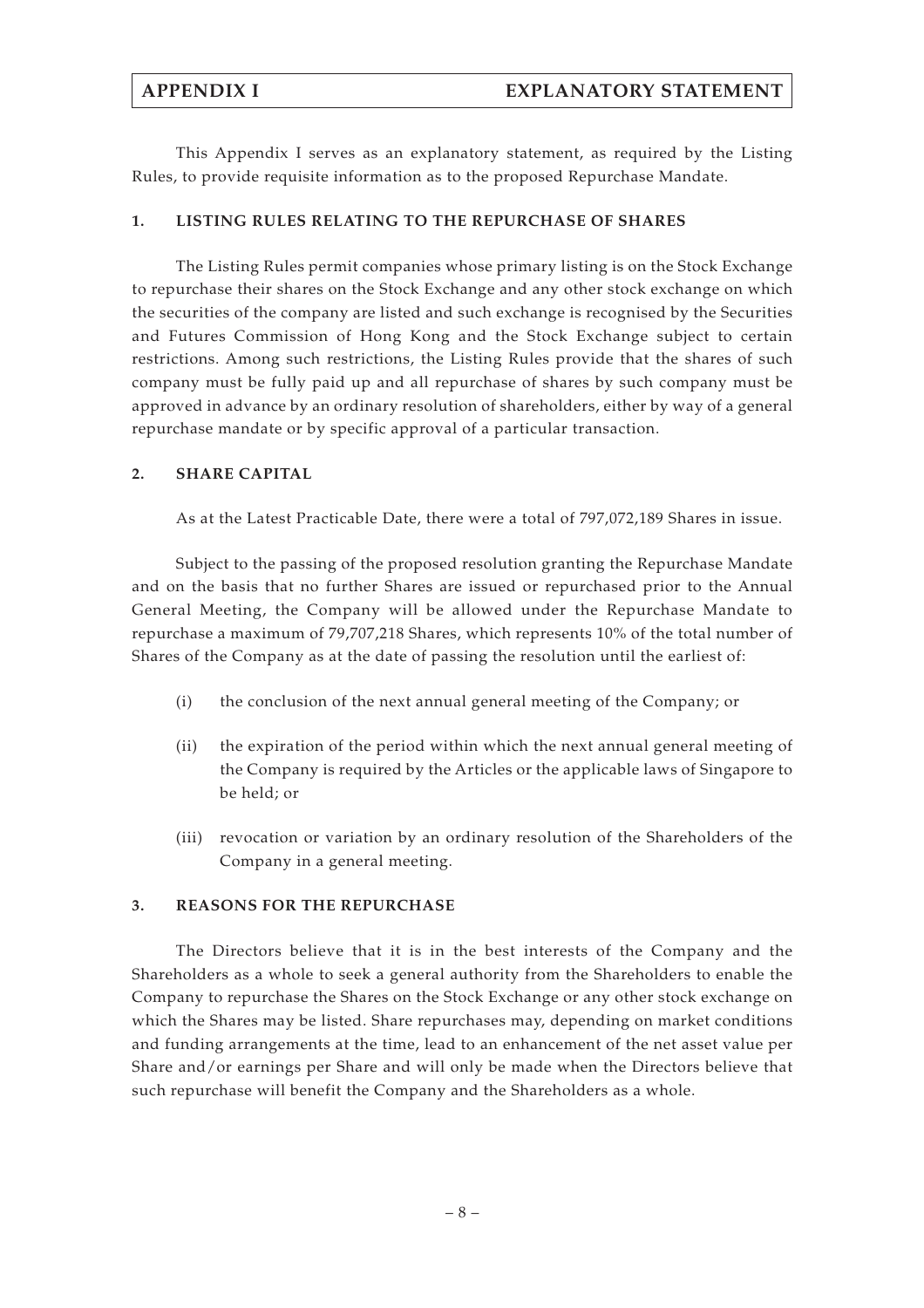### **4. FUNDING OF REPURCHASES**

In repurchasing the Shares, the Company may only apply funds legally available for the purpose in accordance with the Articles and the Companies Law.

The Company will use internal sources of funds, external borrowings, or a combination of internal resources and external borrowings, to finance the Company's purchase or acquisition of the Shares. In addition, the Directors will also consider the availability of external financing. However, in considering the option of external financing, the Directors will also consider the financial position of the Group, particularly the prevailing gearing level of the Group. The Directors will only make purchases or acquisitions of the Shares in circumstances that they believe will not result in any material adverse effect to the financial position of the Group.

Taking into account the current working capital position of the Company, the Directors consider that, if the Repurchase Mandate was to be exercised in full, it might have a material adverse effect on the working capital and/or the gearing position of the Company (as compared with the position disclosed in the 2015 Annual Report). However, the Directors do not intend to make any repurchases to such an extent as would, in the circumstances, have a material adverse effect on the working capital requirements or the gearing position of the Company.

### **5. SHARE PRICES**

The Shares are trading on the Stock Exchange and the highest and lowest prices at which the Shares have been traded on the Stock Exchange in each of the following months immediately preceding the Latest Practicable Date are as follows:

|                                           | Highest | Lowest |
|-------------------------------------------|---------|--------|
|                                           | HK\$    | HK\$   |
|                                           |         |        |
| March 2015                                | 5.10    | 3.13   |
| April 2015                                | 8.00    | 4.55   |
| May 2015                                  | 8.60    | 6.68   |
| June 2015                                 | 8.60    | 5.94   |
| <b>July 2015</b>                          | 6.97    | 3.50   |
| August 2015                               | 6.05    | 3.84   |
| September 2015                            | 5.15    | 3.85   |
| October 2015                              | 5.49    | 4.65   |
| November 2015                             | 5.28    | 4.55   |
| December 2015                             | 5.12    | 4.36   |
| January 2016                              | 4.94    | 3.30   |
| February 2016                             | 3.65    | 3.18   |
| March 2016 to the Latest Practicable Date | 4.20    | 3.13   |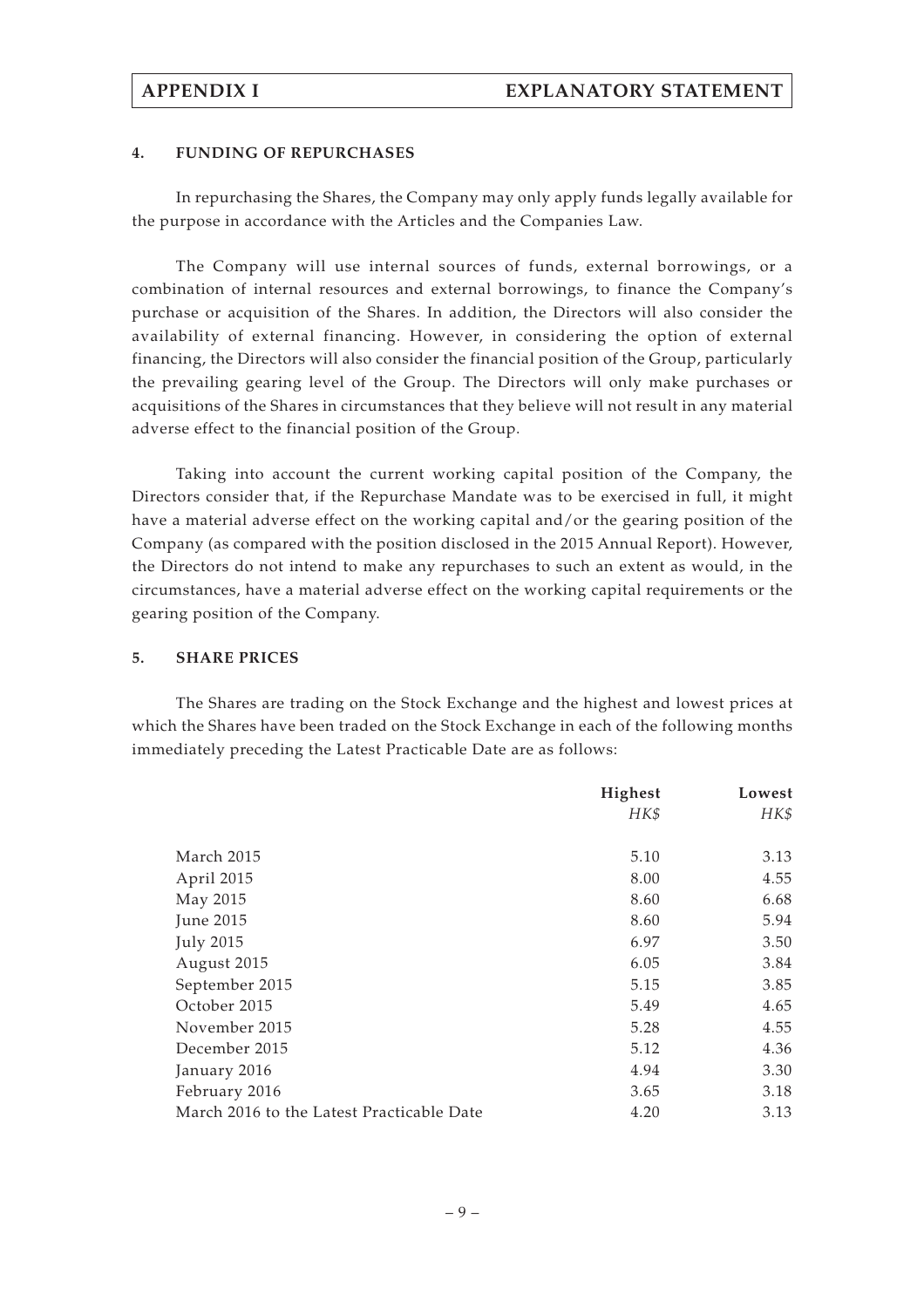### **6. FINANCIAL EFFECTS OF THE SHARE REPURCHASE**

Where the Company cancels any of the Shares it repurchased, the Company shall:

- (a) reduce the amount of its share capital where the Shares were purchased or acquired out of the capital of the Company;
- (b) reduce the amount of its profits where the Shares were purchased or acquired out of the profits of the Company; or
- (c) reduce the amount of its shares capital and profits proportionately where the Shares are purchased or acquired out of both the capital and the profits of the Company,

by the total amount of the purchase price paid by the Company for the Shares cancelled.

The financial effects on the Company arising from purchases or acquisitions of Shares which may be made pursuant to the Repurchase Mandate will depend, *inter alia,* on whether the Shares are purchased or acquired out of the profits and/or capital of the Company, the number of Shares purchased or acquired and the price paid for such Shares.

Where the consideration paid by the Company for the purchase or acquisition of Shares is made out of profits, such consideration will correspondingly reduce the amount available for the distribution of cash dividends by the Company. Where the consideration paid by the Company for the purchase or acquisition of Shares is made out of capital, the amount available for the distribution of cash dividends by the Company will not be reduced.

The Company shall not purchase its shares on the Stock Exchange if the purchase price is higher by 5% or more than the average closing market price for 5 preceding trading days on which its shares were traded on the Stock Exchange.

For illustrative purposes only:

Where the Shares purchased or acquired are cancelled, in a on-market purchase, assuming that the maximum price is HK\$4.20 ("**Assumed Purchase Price**"), which is 5% above the average closing price of a Share as stated in the Stock Exchange's daily quotation sheets for the 5 business days immediately preceding the Latest Practicable Date, the maximum amount of funds required for the purchase of up to 79,707,218 Shares (representing 10% of the total issued share capital of the Company as at the Latest Practicable Date), which is the maximum number of Shares the Company is able to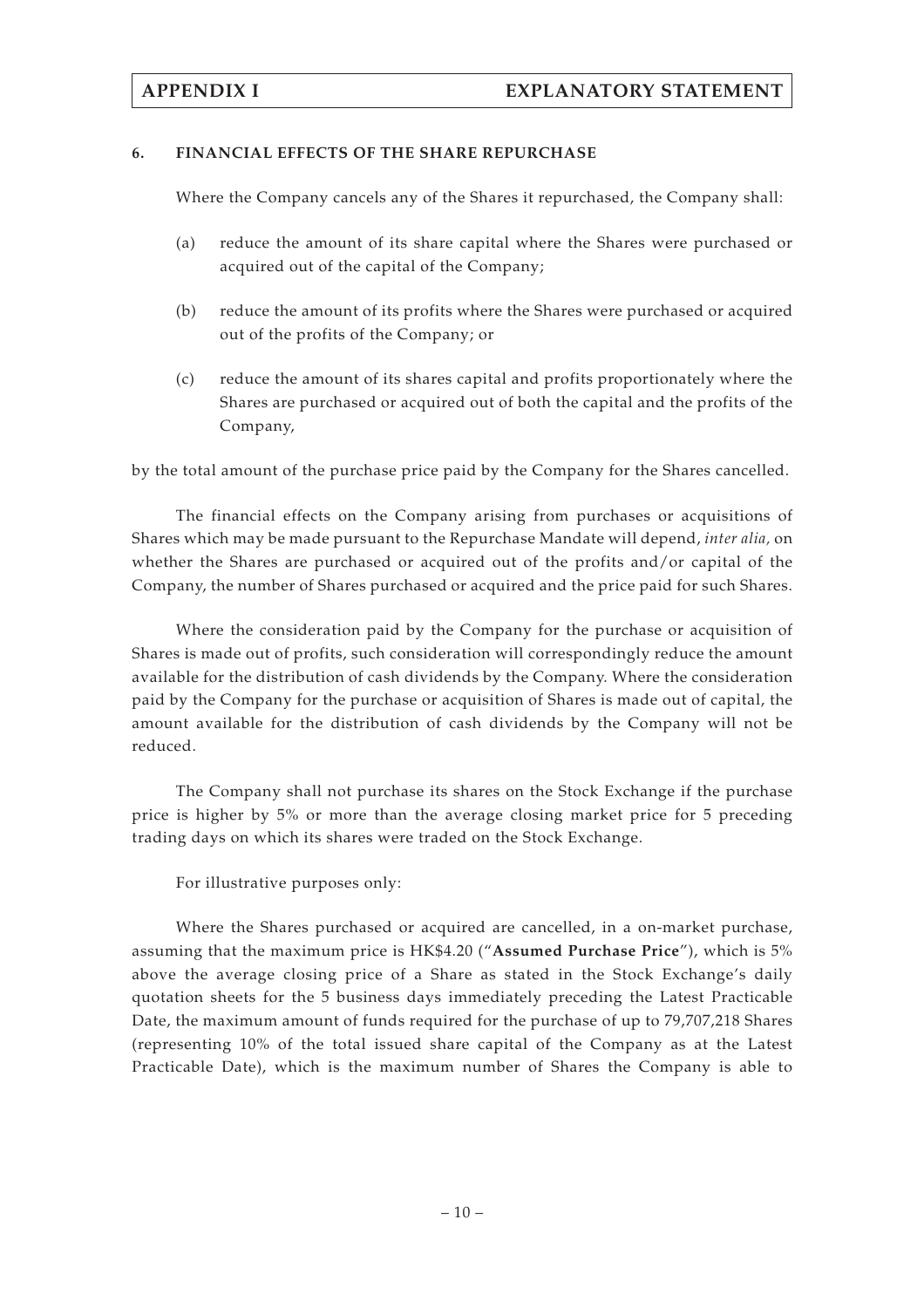purchase or acquire under and during the duration of the Repurchase Mandate, would be approximately HK\$334,770,000. The financial effects of the purchase or acquisition on the financial position of the Company and the Group for the year ended 31 December 2015 are as follows:

### **(A) On-Market Purchases of up to 10% made entirely out of capital and cancelled**

|                           | Company       |                | Group         |            |
|---------------------------|---------------|----------------|---------------|------------|
|                           | <b>Before</b> | After          | <b>Before</b> | After      |
|                           | <b>Share</b>  | On-Market      | <b>Share</b>  | On-Market  |
| As at 31 December 2015    | Purchase      | Purchase       | Purchase      | Purchase   |
|                           | RMB'000       | <b>RMB'000</b> | RMB'000       | RMB'000    |
| Share capital             | 1,246,989     | 966,420        | 1,246,989     | 966,420    |
| Reserves                  | 79,512        | 79,512         | (419, 973)    | (419, 973) |
| Accumulated               |               |                |               |            |
| profits/(losses)          | 528,840       | 528,840        | 1,171,694     | 1,171,694  |
| Non-controlling interests |               |                | 8,086         | 8,086      |
| Total equity              | 1,855,341     | 1,574,772      | 2,006,796     | 1,726,227  |
| Current assets            | 754,330       | 473,761        | 3,187,256     | 2,906,687  |
| Current liabilities       | 31,249        | 31,249         | 1,754,975     | 1,754,975  |
| Working capital           | 723,081       | 442,512        | 1,432,281     | 1,151,712  |
| Total liabilities         | 31,584        | 31,584         | 1,958,577     | 1,958,577  |
| Number of shares ('000)   | 797,072       | 717,365        | 797,072       | 717,365    |
| Return on equity $(\%)$   | 31%           | 37%            | 39%           | 45%        |
| Basic (loss)/earning per  |               |                |               |            |
| Share (cents)             | 0.7316        | 0.8129         | 1.0680        | 1.1867     |
| Gearing ratio             | 59.74         | 50.86          | 2.02          | 1.88       |
| Current ratio (times)     | 24.14         | 15.16          | 1.82          | 1.66       |

As at 31 December 2015, the Company and the Group had a balance of approximately RMB1,261,853,000 and RMB671,188,000 in cash and cash equivalents respectively. Assuming the repurchase of up to 79,707,218 Shares at the Assumed Repurchase Price, the Company's and the Group's cash reserve would be reduced by RMB280,569,000, and all other things remaining the same, the working capital and net assets of the Company and the Group would be reduced by the dollar value of the Shares purchased.

The purchase of the Shares would reduce the current assets and shareholders' funds of the Company and the Group accordingly. The actual impact on the current ratio of the Company and the Group would depend on the number of Shares purchased and the price or prices at which the Shares are purchased.

The Company must comply with the solvency requirements set out in the Singapore Companies Act when proceeding with any share repurchase. For the purpose of the illustration above, as the Company has more liabilities than assets it would not be permitted to proceed with the share buyback under such circumstances.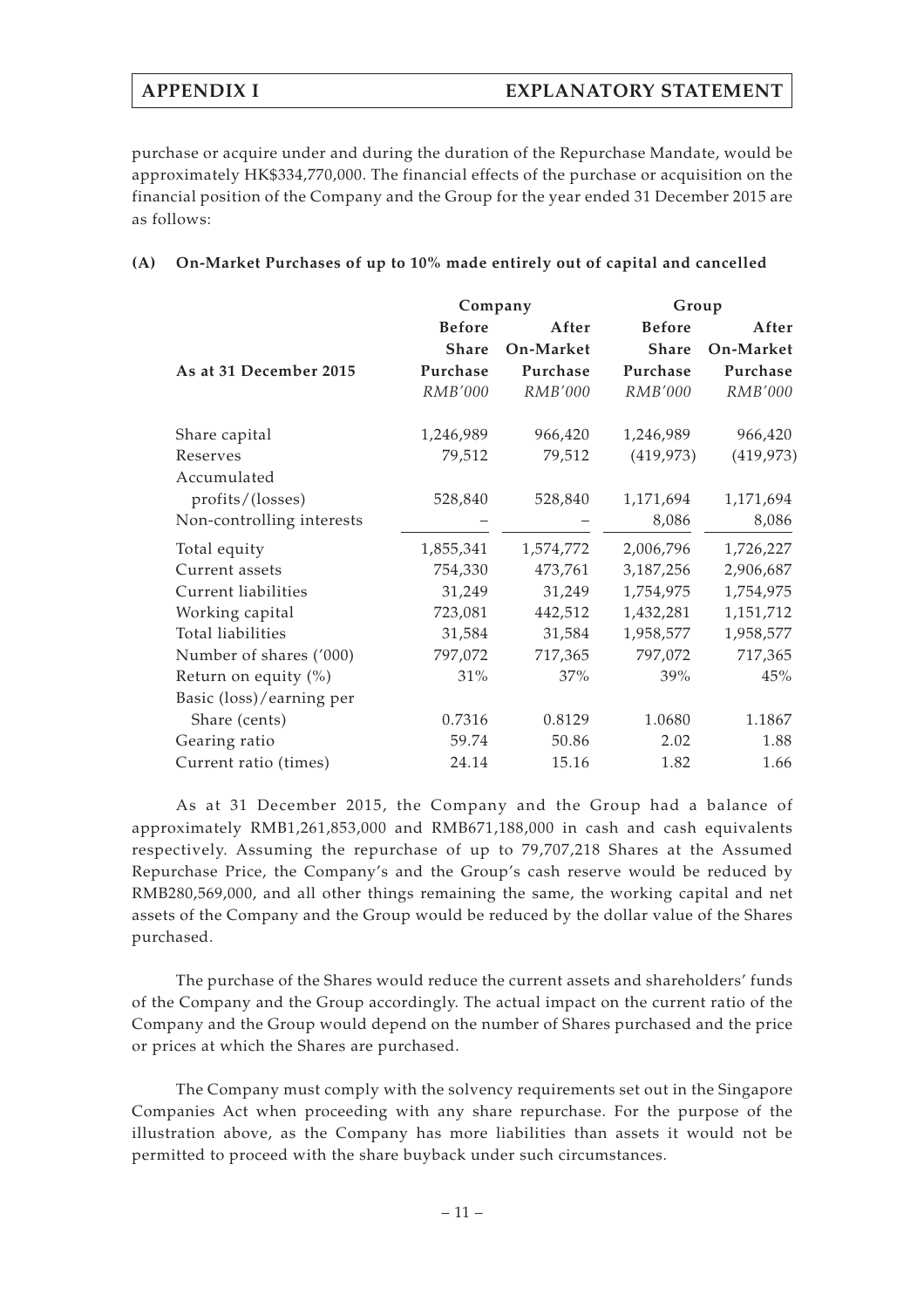# **THE SHAREHOLDERS SHOULD NOTE THAT THE FINANCIAL EFFECTS SET OUT ABOVE ARE FOR ILLUSTRATION PURPOSES ONLY (BASED ON THE AFOREMENTIONED ASSUMPTIONS AND THE MOST RECENTLY AUDITED FINANCIAL STATEMENTS OF THE COMPANY.**

### **7. THE TAKEOVERS CODE AND MINIMUM PUBLIC HOLDING**

If a Shareholder's proportionate interest in the voting rights of the Company increases when the Company exercises its powers to repurchase Shares pursuant to the Repurchase Mandate, such increase will be treated as an acquisition for the purposes of Rule 32 of the Takeovers Code. As a result, a Shareholder or group of Shareholders acting in concert could obtain or consolidate control of the Company and become obliged to make a mandatory offer in accordance with Rule 26 or Rule 32 of the Takeovers Code.

As at the Latest Practicable Date, to the best knowledge of the Directors, the controlling shareholders (as defined in the Listing Rules) of the Company, namely 同方股 份有限公司 (Tsinghua Tongfang Co., Ltd\*) and Resuccess Investments Limited (the "**Controlling Shareholders**"), together exercise and/or control the exercise of approximately 33.64% voting rights in the general meeting of the Company.

In the event that the Directors should exercise in full the power to repurchase Shares which is proposed to be granted pursuant to the Repurchase Mandate, the direct and indirect shareholding of the Controlling Shareholders in the Company would increase to approximately 37.38% of the issued share capital of the Company. To the best knowledge and belief of the Directors, such increase will give rise to an obligation to make a mandatory offer under Rule 26 or Rule 32 of the Takeovers Code. The Directors have no present intention to repurchase the Shares to the extent that will trigger the obligations under the Takeovers Code for the Controlling Shareholders to make a mandatory offer.

The Directors will not exercise the Repurchase Mandate to such an extent that will result in the number of Shares in the hands of public falling below the prescribed minimum percentage of 25%.

### **8. SHARE REPURCHASE MADE BY THE COMPANY**

The Company had not purchased any of its Shares (whether on the Stock Exchange or otherwise) during the previous six months preceding the Latest Practicable Date.

### **9. GENERAL**

None of the Directors nor, to the best of their knowledge having made all reasonable enquiries, any of their Associates has any present intention to sell any Shares to the Company if the Repurchase Mandate is approved by the Shareholders.

*<sup>\*</sup> For identification purpose only*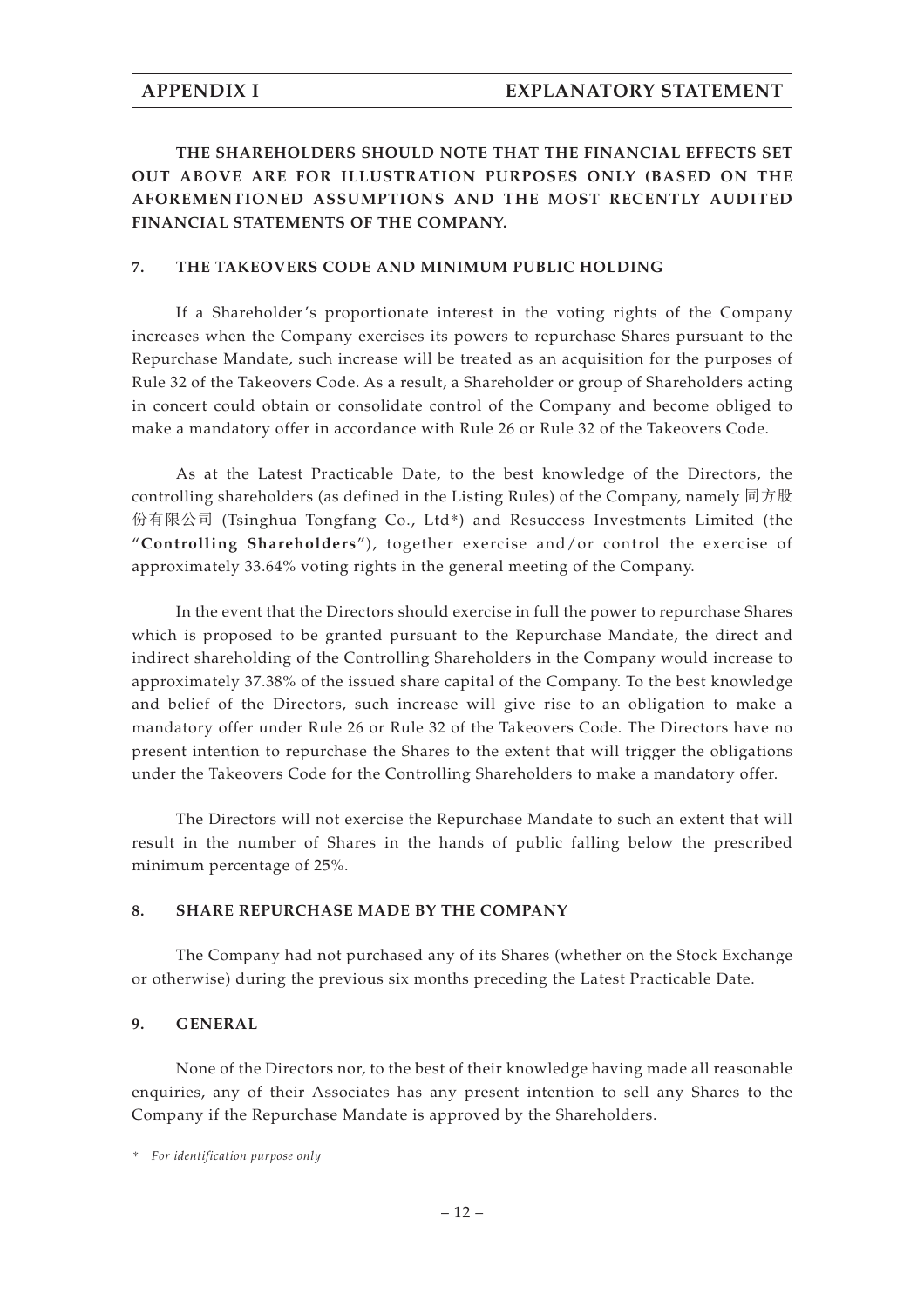# **APPENDIX I EXPLANATORY STATEMENT**

The Directors have undertaken to the Stock Exchange that they will exercise the power of the Company to make repurchases pursuant to the Repurchase Mandate in accordance with the Listing Rules, the applicable laws of the Singapore and the regulations set out in the Articles.

No Connected Person of the Company has notified the Company that he/she has a present intention to sell any Shares to the Company nor has any such Connected Person undertaken not to sell any Shares held by him/her to the Company in the event that the Repurchase Mandate is granted.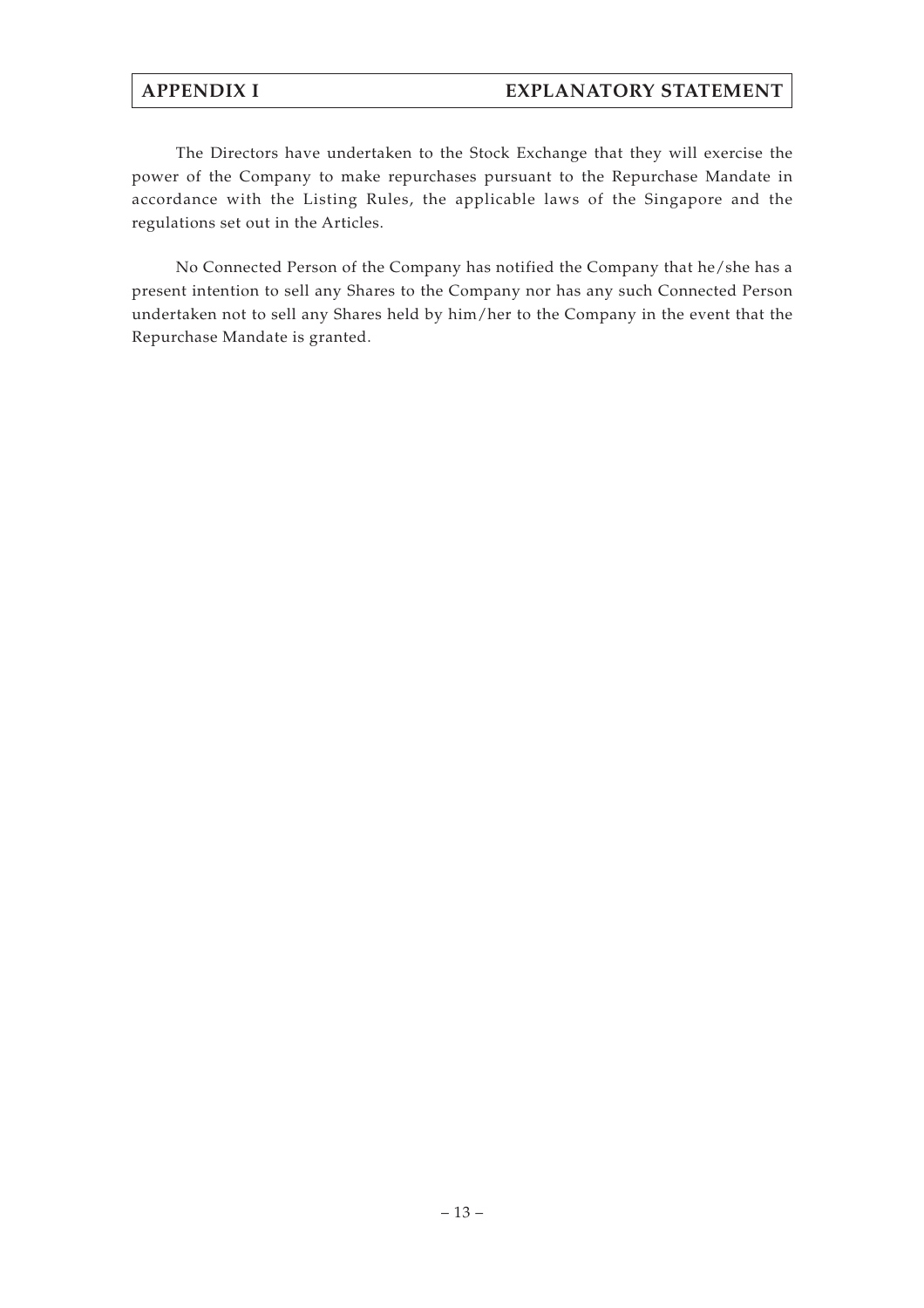### **1. LIST OF CANDIDATES**

*The biographical details of the Directors eligible for re-election at the Annual General Meeting are set out below:*

**Mr. Liu Tianmin (劉天民)**, aged 54, was appointed as a non-executive director on 8 September 2011. Mr. Liu had over eight years of experience in strategic investments and portfolio management. In March 2003, he was appointed as the vice president of Tsinghua Tongfang Co., Ltd. ("**THTF**") and general manager of "Digital TV System" Division, one of the divisions of THTF. Such division stresses on enhancing technological products and services on digital television network and Mr. Liu was responsible for strategic investment and management of extensive portfolio of companies with business covering information technology, new media, internet, broadcasting services, telecommunication and information technologies equipment such as Beijing Tongfang Ehero Co., Ltd (北京同 方易豪科技有限公司), Beijing Tsinghua Tongfang Innovative Investment Co., Ltd. (北京同 方創新投資有限公司), Know China International Holdings Limited (知網國際控股有限公 司), Beijing Tongfang Legend Silicon Tech. Co., Ltd (北京同方淩訊科技有限公司) and Beijing Tongfang Gigamega Tech Co., Ltd (北京同方吉兆科技有限公司).

Mr. Liu left THTF in 2009 and subsequently joined SB China Venture Capital (軟銀中 國創業投資有限公司) as Managing Partner in November 2009. Established in 2000, SB China Venture Capital is a one of the top 10 venture capital firms in China as ranked by CNB Weekly in 2009. Mr. Liu's previous experience in investing in technological fields has allowed him to manage SBCVC's related funds.

Mr. Liu is also the independent non-executive director of Neo-Neon Holdings Limited (stock code: 1868). Neo-Neon Holdings Limited is listed on the Main Board of the Hong Kong Stock Exchange. Save as disclosed above, Mr. Liu did not hold any office of directorships in any listed public companies in the last three years other than that of the Company and has no other relationship with any other Directors, senior management, substantial shareholders or controlling shareholders of the Company.

Mr. Liu Tianmin has entered into a service contract with the Company for an initial term of 1 year commencing from 27 October 2011 and will continue thereafter until terminated by not less than three month's notice in writing served by either party on the other. Mr. Liu Tianmin's emoluments recorded in the year ended 31 December 2015 was approximately RMB177,000, including salaries, allowances and benefits in-kinds and share-based payments, with reference to his experience and qualification.

As at the Latest Practicable Date, Mr. Liu Tianmin was interested in 500,000 underlying Shares, representing Shares which are subject to the exercise of options granted to Mr. Liu by the Company on 15 August 2014 under the share option scheme adopted by the Company on 18 May 2012. Save as aforementioned, Mr. Liu was not interested or deemed to be interested in any Shares or underlying Shares within the meaning of Part XV of the SFO.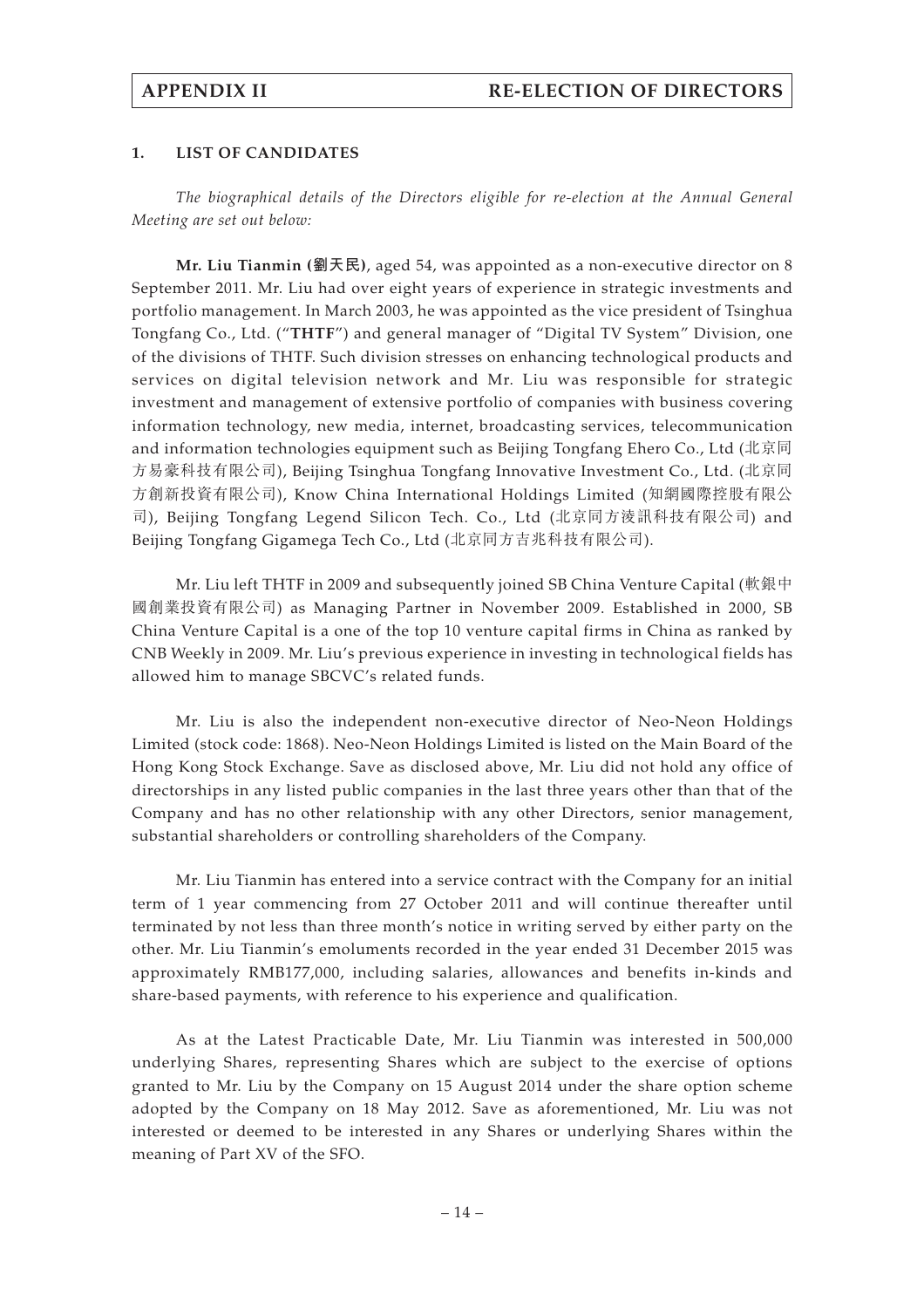**Mr. Chia Yew Boon (謝有文)**, aged 57, was appointed as an independent non-executive Director on 8 September 2011. He received his Diploma of Chemical Engineering from Université Louis-Pasteur Strasbourg-I, France in July 1983. Before entering the financial sector, Mr. Chia worked for the Economic Development Board of the Singapore government in various capacities from 1985 to 1990. He then spent eight years in equity research and corporate finance with regional investment banks from 1990 to 1998. From 1999 to 2005, Mr. Chia served as the senior vice president at GIC Special Investments Pte Ltd, a subsidiary of the Government of Singapore Investment Corporation. From 2005 to 2007, he was the chief executive officer of EasyCall International Ltd, a company involved in tertiary education in China and Australia, which was previously listed on the ASX Limited (Australian Securities Exchange) and Singapore Stock Exchange Limited, and a director of strategic planning at Boustead Singapore Limited, an engineering and information technology services company whose shares are listed and traded on the Singapore Stock Exchange Limited. Since April 2007, he has been an independent private equity and venture capital consultant

Mr. Chia Yew Boon has entered into a service contract with the Company for an initial term of 1 year commencing from 27 October 2011 and will continue thereafter until terminated by not less than three months' notice in writing served by either party on the other. Mr. Chia Yew Boon's emoluments recorded in the year ended 31 December 2015 was approximately RMB290,000, including salaries, allowances and benefits in-kinds and share-based payments, with reference to his experience and qualification. Save as disclosed above, Mr. Chia did not hold any office of directorships in any listed public companies in the last three years other than that of the Company and has no other relationship with any other Directors, senior management, substantial shareholders or controlling shareholders of the Company.

As at the Latest Practicable Date, Mr. Chia was interested in 500,000 underlying Shares, representing Shares which are subject to the exercise of options granted to Mr. Chia by the Company on 15 August 2014 under the share option scheme adopted by the Company on 18 May 2012. Save as aforementioned, Mr. Chia was not interested or deemed to be interested in any Shares or underlying Shares within the meaning of Part XV of the SFO.

**Mr. Wang Yinghu (王映滸)**, aged 41, was appointed as a non-executive director with effect from 16 November 2015. Mr. Wang joined THTF, a company listed on the Shanghai Stock Exchange (stock code: 600100), in 2008. He held several positions including the Chief Manager of Audit Department (審計部總經理), Chief Manager of Finance Department (財務部總經理) of THTF and is currently the Vice Chief Accountant cum Chief Manager of Finance Department (副總會計師兼財務部總經理) of THTF. He has almost 20 years of experience in the areas of accounting, audit and financial management, where he was employed by Shine Wing Certified Public Accountants\* (信永中和會計師事務所) and was a Senior Auditor (高級審計員), Senior Project Manager (高級項目經理) and Assistant Manager of Audit Department (審計部副經理). He is a Senior Accountant (高級會計師), a member of the Chinese Institute of Certified Public Accountants (CICPA), and a Certified Internal Auditor (CIA). He graduated with a bachelor's degree in Transport Economics (運 輸經濟) from Beijing Jiaotong University\* (北方交通大學, currently known as 北京交通大 學).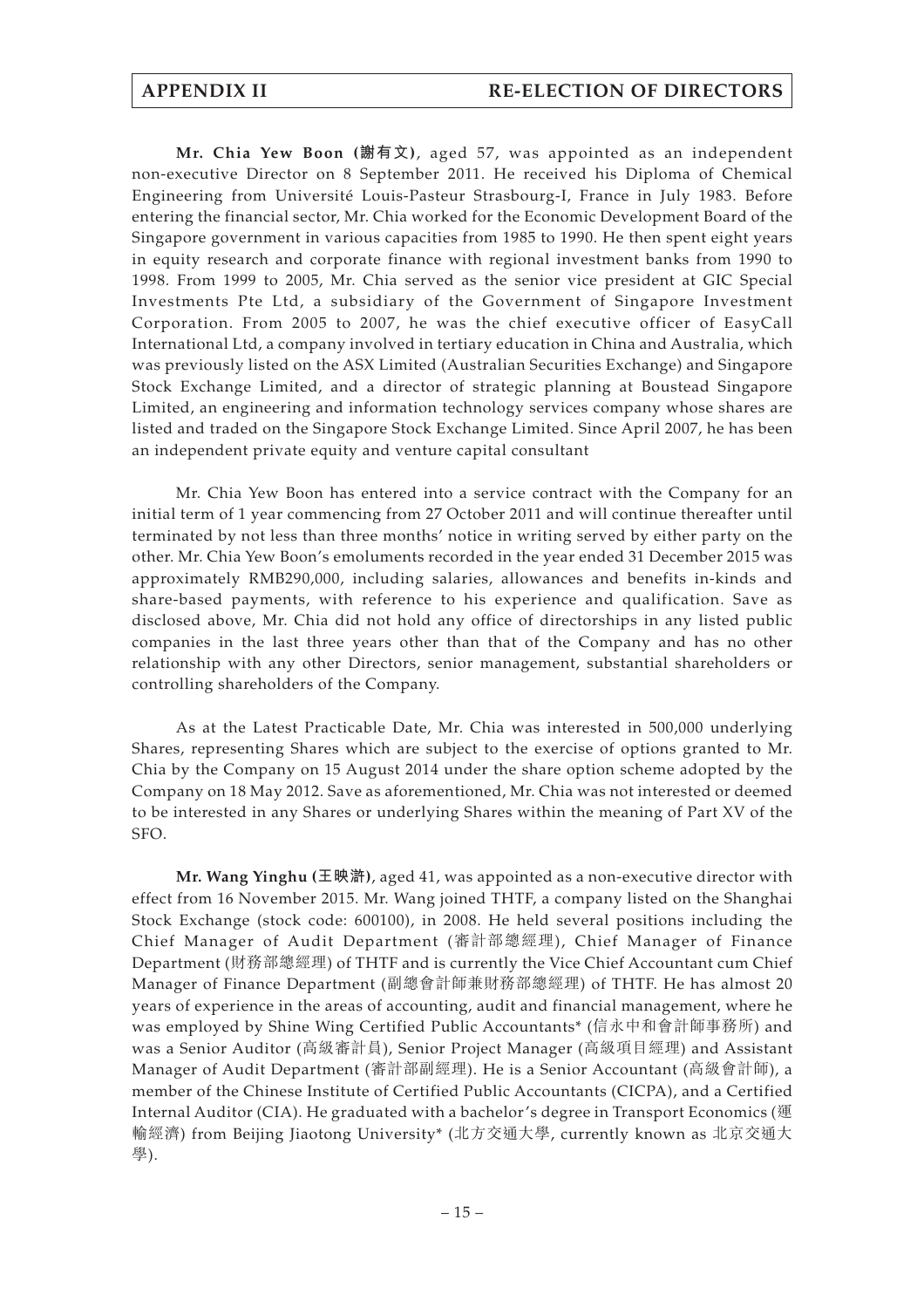# **APPENDIX II RE-ELECTION OF DIRECTORS**

Mr. Wang has entered into a service contract with the Company on 16 November 2015 for a term of 1 year, subject to retirement by rotation and re-election at the annual general meeting of the Company in accordance with the articles of association of the Company.

Mr. Wang's emoluments recorded in the year ended 31 December 2015 was approximately RMB22,000, including salaries, allowances and benefits in-kinds and share-based payments, with reference to his experience and qualification.

Save as disclosed above, Mr. Wang did not hold any office of directorships in any listed public companies in the last three years other than that of the Company and has no other relationship with any other Directors, senior management, substantial shareholders or controlling shareholders of the Company.

As at the Latest Practicable Date, Mr. Wang was not interested or deemed to be interested in any Shares or underlying Shares of the Company pursuant to Part XV of the Securities and Futures Ordinance.

Save as disclosed herein, none of the above Directors have any information which is required to be disclosed under Rules 13.51(2) of the Listing Rules and there are no other matters relating to the re-election of the above Directors that need to be brought to the attention of the Shareholders.

### **2. NOMINATIONS BY SHAREHOLDERS**

Shareholders are invited to elect up to 3 Directors at the AGM to fill the vacancies available following the retirement of Mr. Liu Tianmin, Mr. Chia Yew Boon and Mr. Wang Yinghu. According to Section 104 of the Articles, all Directors, except for managing or joint managing Director (or an equivalent office), shall retire from office at least once every three years.

Section 107 of the Articles provides that no person, other than a Director retiring at the meeting of the Company and who is recommended by the Directors for re-election, shall be eligible for appointment as a Director at any general meeting, unless not less than 11 clear days before the day appointed for the meeting there shall have been left at the registered office of the Company notice in writing signed by some Shareholder duly qualified to attend and vote at the meeting for which such notice is given of his/her intention to propose such person for election and also notice in writing duly signed by the nominee giving his/her consent to the nomination and signifying his/her candidature for the office or the intention of such Shareholder to propose him/her, provided that the period for lodgment of such notice shall commence on the day after the dispatch of the notice of the general meeting appointed for such election and end no later than 7 days prior to the date of such general meeting. Provided that in the case of a person recommended by the Directors for election 9 clear days' notice only shall be necessary and notice of each and every candidate for election shall be served on all Shareholders at least 7 clear days prior to the meeting at which the election is to take place.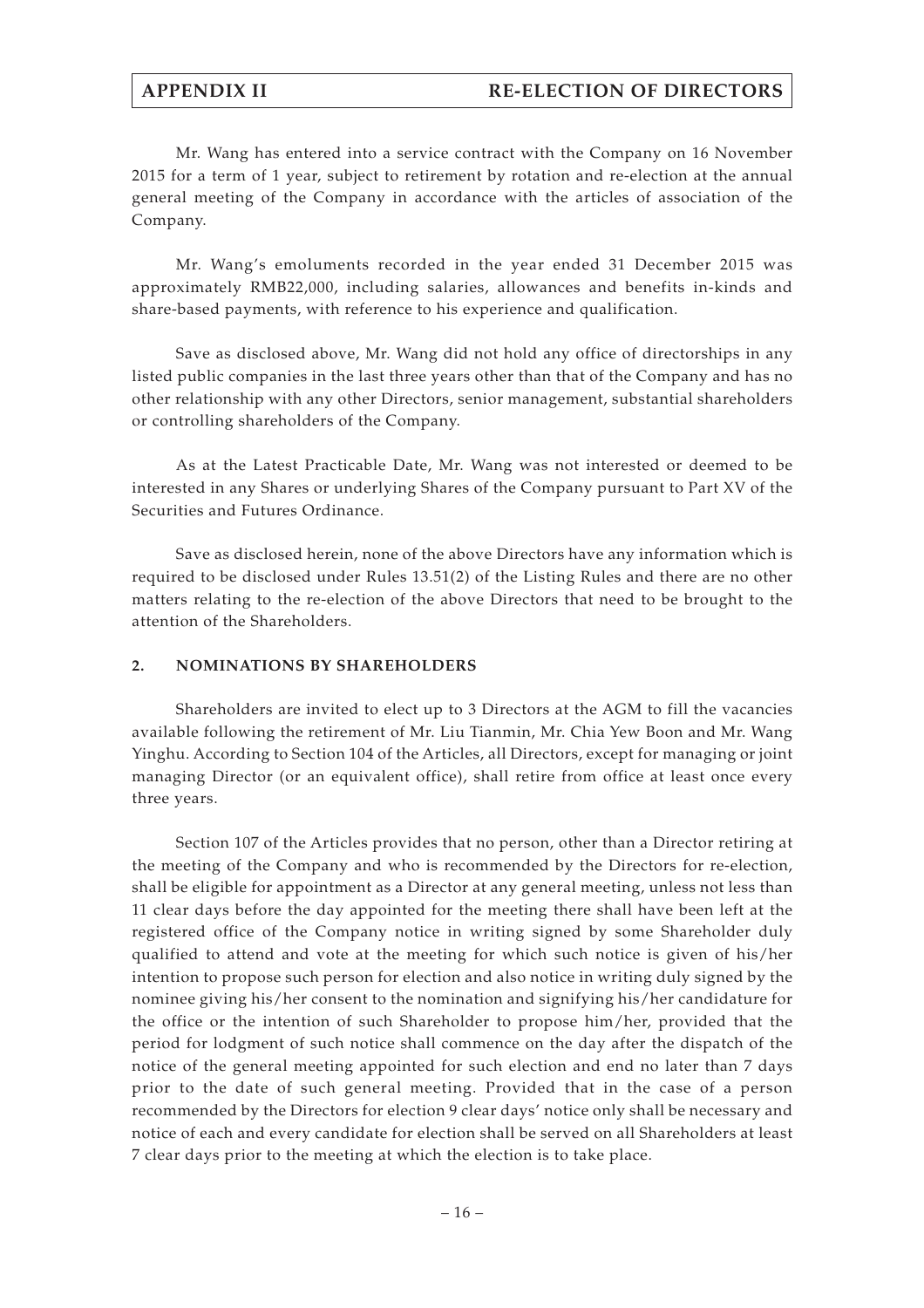Accordingly, if a Shareholder wishes to nominate a person to stand for election as a Director, the following documents must be validly served on the registered office of the Company, namely (i) his/her notice of intention to propose a candidate for election; and (ii) a notice executed by the nominated candidate giving his/her consent to the nomination and signifying his/her candidature for the office or the intention of such Shareholder to propose him/her together with (A) that candidate's information as required to be disclosed under Rule 13.51(2) of the Listing Rules and such other information, as set out in the below heading "Required information of the candidate(s) nominated by Shareholders", and (B) the candidate's written consent to the publication of his/her personal data.

In order to ensure Shareholders have sufficient time to receive and consider the information of the nominated candidate(s), Shareholders are urged to submit their proposals as early as practicable, **preferably before 5:00 p.m. on Thursday, 28 April 2016** so that an announcement can be issued on or about **Thursday, 28 April 2016** and a supplemental circular containing information of the candidate(s) proposed by Shareholders can be despatched to Shareholders as soon as practicable on or about Friday, 29 April 2016.

### **Required information of the candidate(s) nominated by Shareholders**

In order to enable Shareholders to make an informed decision on their election of Directors, in addition to the above described notice of intention to propose a candidate for election by a Shareholder, the Shareholder or the nominated candidate should provide the following information:

- (a) full name and age;
- (b) positions held with the Company and/or other members of the Group (if any);
- (c) experience including (i) other directorships held in the past 3 years in public companies of which the securities are listed on any securities market in Hong Kong and overseas, and (ii) other major appointments and professional qualifications;
- (d) current employment and such other information (which may include business experience and academic qualifications) of which Shareholders should be aware of, pertaining to the ability or integrity of the candidate;
- (e) length or proposed length of service with the Company;
- (f) relationships with any Directors, senior management, substantial shareholders or controlling shareholders (as defined in the Listing Rules) of the Company, or an appropriate negative statement;
- (g) interests in Shares within the meaning of Part XV of the SFO, or an appropriate negative statement;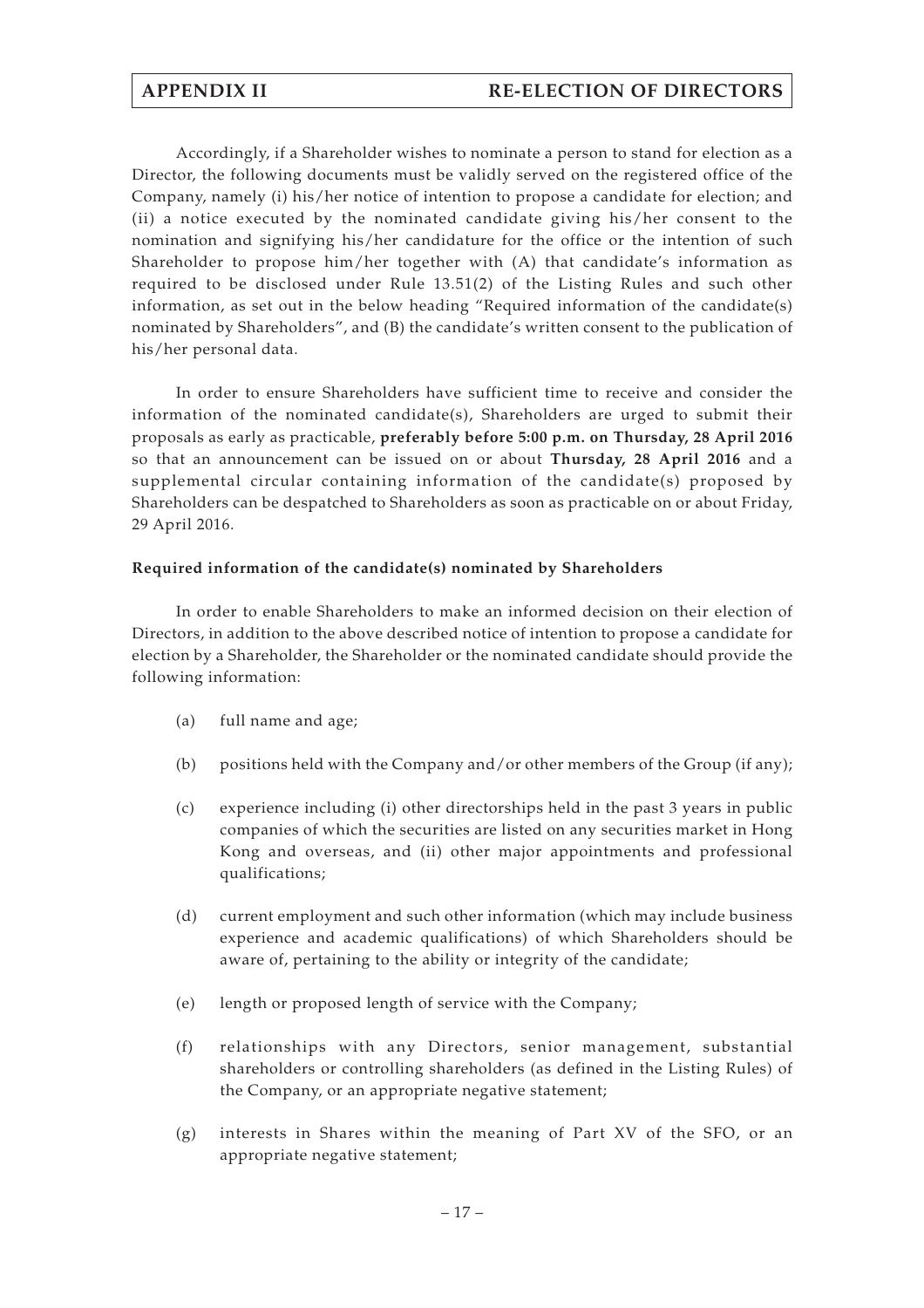- (h) a declaration made by the nominated candidate in respect of the information required to be disclosed pursuant to Rule 13.51(2) of the Listing Rules, or an appropriate negative statement to that effect where there is no information to be disclosed pursuant to any of such requirements nor there are any other matters relating to that nominated candidate's standing for election as a Director that should be brought to Shareholders' attention; and
- (i) contact details.

The Shareholder proposing the candidate will be required to read out aloud the proposed resolution, as set out under "Resolutions and Voting" below, at the AGM.

### **3. RESOLUTIONS AND VOTING**

According to the note to code provision E1.1 of the Appendix 14 to the Listing Rules and Section 150 of the Singapore Companies Act, there must be a separate resolution for nomination of persons as directors.

There will be 3 Director vacancies to be filled at the AGM following the retirement of Mr. Liu Tianmin, Mr. Chia Yew Boon and Mr. Wang Yinghu. If there are more than 3 candidates standing for election at the AGM, each resolution proposing that a candidate be appointed as a Director will provide for a method to determine which 3 candidates shall be elected as Directors as follows:

"THAT subject to the number of net votes cast in relation to this resolution (net votes being votes cast in favour minus votes cast against this resolution) being among the 3 highest number of net votes cast on each of the resolutions for the appointment of a person as a director of the Company at the AGM to be held on 13 May 2016 or on the date of its adjournment (where applicable), name of candidate be and is hereby appointed as a director of the Company with effect from the conclusion of the AGM held on 13 May 2016, provided that if any 3 or more of such resolutions record the same number of net votes (the "Tied Resolutions"), the ranking of the Tied Resolutions from highest to lowest number of net votes shall be determined by the drawing of lots by the chairman of the meeting."

**If a resolution is passed (i.e, it has been carried by the majority of the votes cast on it), the candidate who is the subject of that resolution will be eligible to be elected a Director. On the other hand, if a resolution is not passed, the candidate who is the subject of that resolution will not be eligible to be elected a Director. If there are less than 3 resolutions passed by the majority of the votes cast, the Board may, pursuant to Section 108 of the Articles, appoint any person to fill the relevant vacancy or vacancies (as the case may be).**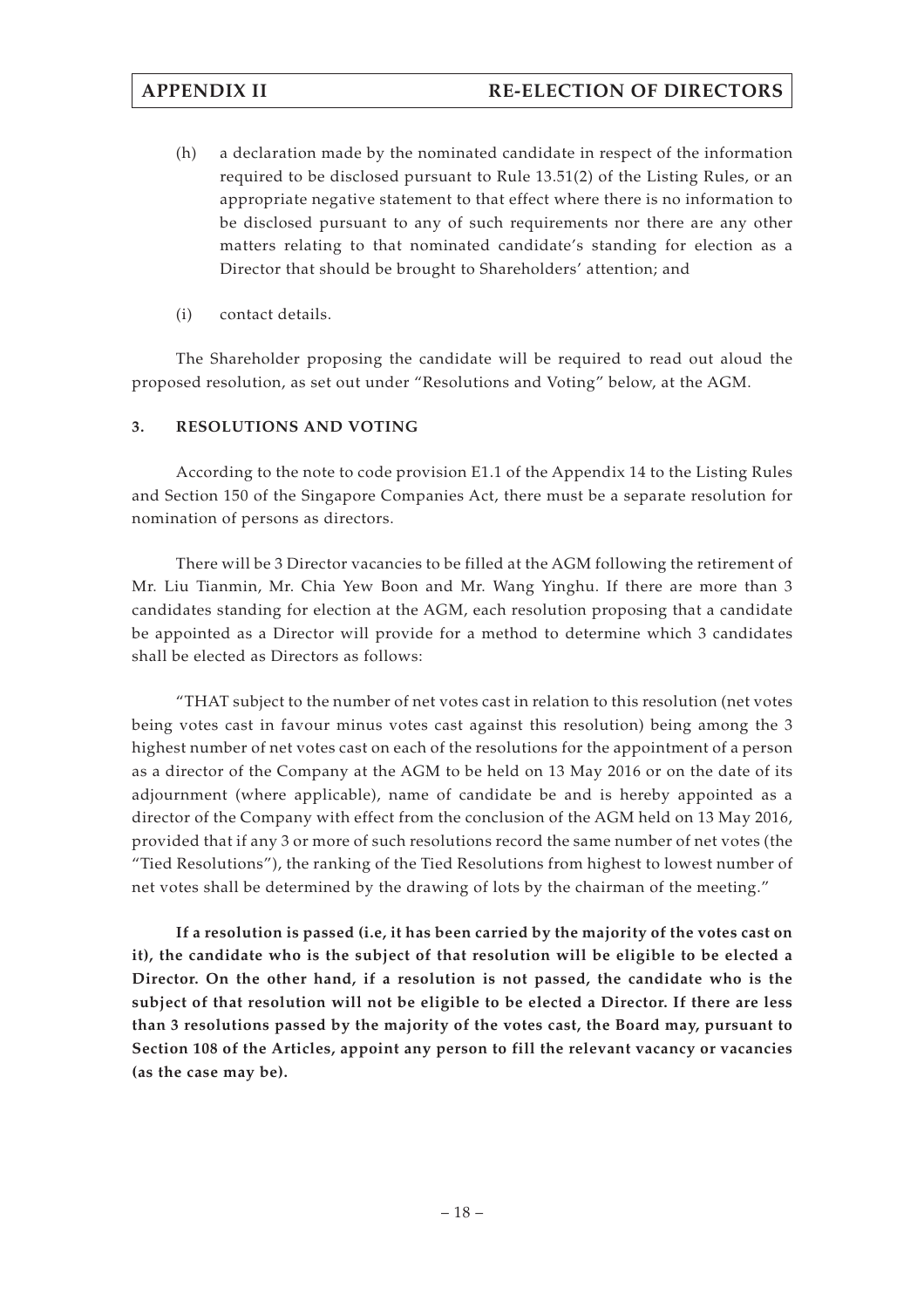**Assuming a resolution is passed by the majority of the votes cast on it, the candidate who is the subject of that resolution will be elected to one of the 3 positions on the Board if the net votes cast in favour of his/her resolution is among within the top 3 resolutions passed in terms of net votes cast. Net votes cast are calculated by taking the votes cast in favour of a resolution and subtracting the votes cast against that resolution. In the event there is a tie in the net votes for 3 or more resolutions, the ranking of the Tied Resolutions from highest to lowest number of net votes cast shall be determined by the drawing of lots by the chairman of the meeting.**

**Therefore, if you wish to support a particular candidate, you should vote in favour of his/her resolution. If you do not wish to support a candidate, you may vote against his/ her resolution or abstain from voting. If you abstain from voting, you should note that your votes will not be counted when calculating the net votes cast in respect of the resolution for such candidate that you do not wish to support.**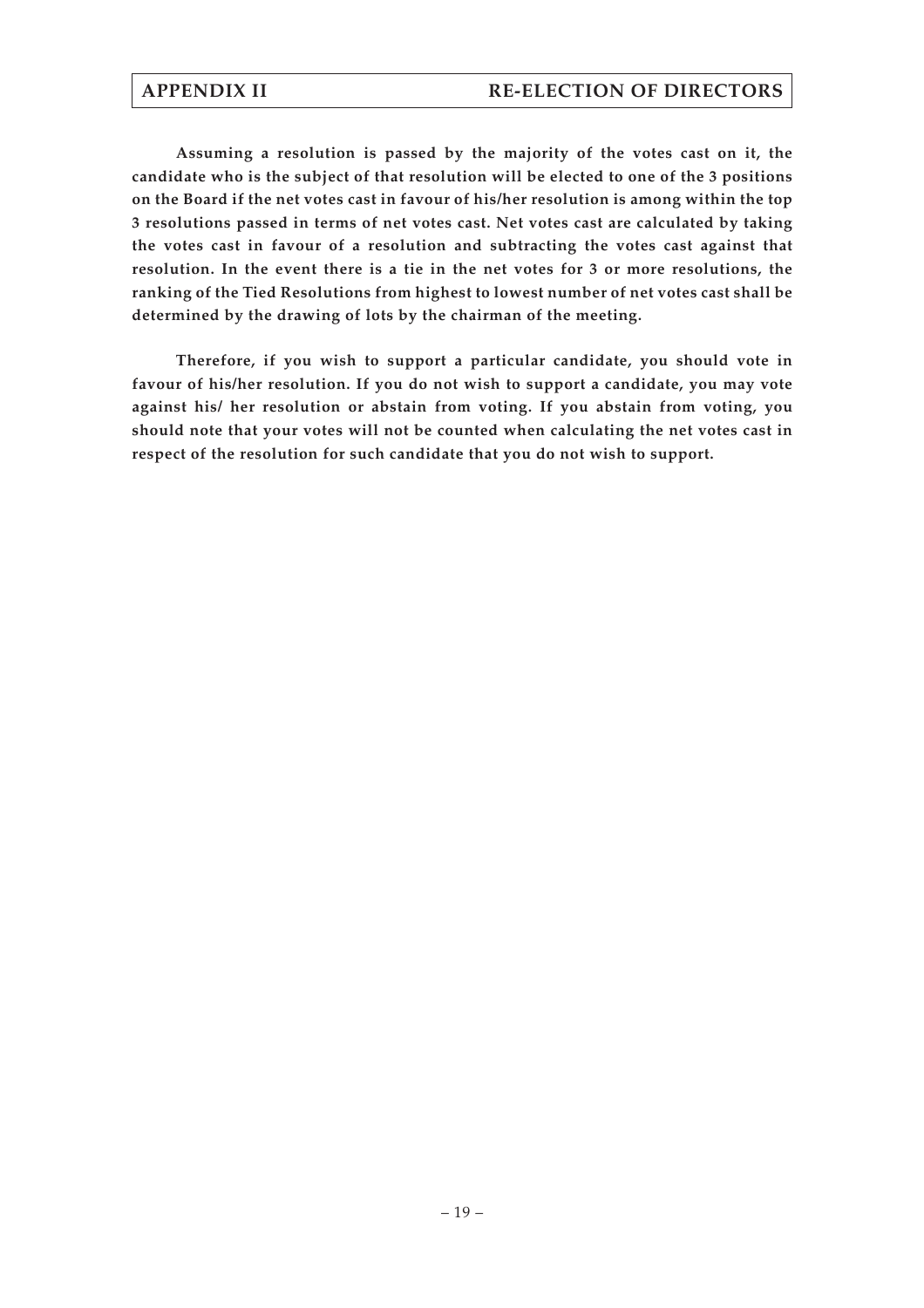

# **TECHNOVATOR INTERNATIONAL LIMITED**

**同方泰德國際科技有限公司**\*

*(incorporated in Singapore with limited liability)* **(Stock Code: 1206)**

# **NOTICE OF THE ANNUAL GENERAL MEETING**

**NOTICE IS HEREBY GIVEN THAT** the annual general meeting of Technovator International Limited (the "**Company**") will be held at Unit 806–810, Bank of America Tower, 12 Harcourt Road, Central, Hong Kong at 11:00 a.m. on 13 May 2016 to consider and, if thought fit, transact the following business:

### **ORDINARY RESOLUTIONS**

- 1. to receive and consider the audited consolidated financial statements of the Company and its subsidiaries prepared under Hong Kong Financial Reporting Standards and the reports of the directors and the auditors of the Company for the year ended 31 December 2015;
- 2. to receive and consider the audited consolidated financial statements of the Company and its subsidiaries prepared under Singapore Financial Reporting Standards for the year ended 31 December 2015;
- 3. to approve the declaration and payment of a special dividend of RMB0.10 per share of the Company;
- 4. to re-elect Mr. Liu Tianmin as director of the Company;
- 5. to re-elect Mr. Chia Yew Boon as director of the Company;
- 6. to re-elect Mr. Wang Yinghu as director of the Company;
- 7. to authorise the board of directors of the Company to fix the remuneration of the Company's directors;
- 8. to re-appoint KPMG as the auditor of the Company for the consolidated financial statements of the Company and its subsidiaries prepared under Hong Kong Financial Reporting Standards and to authorise the board of directors of the Company to fix their remuneration;

*<sup>\*</sup> For identification purpose only*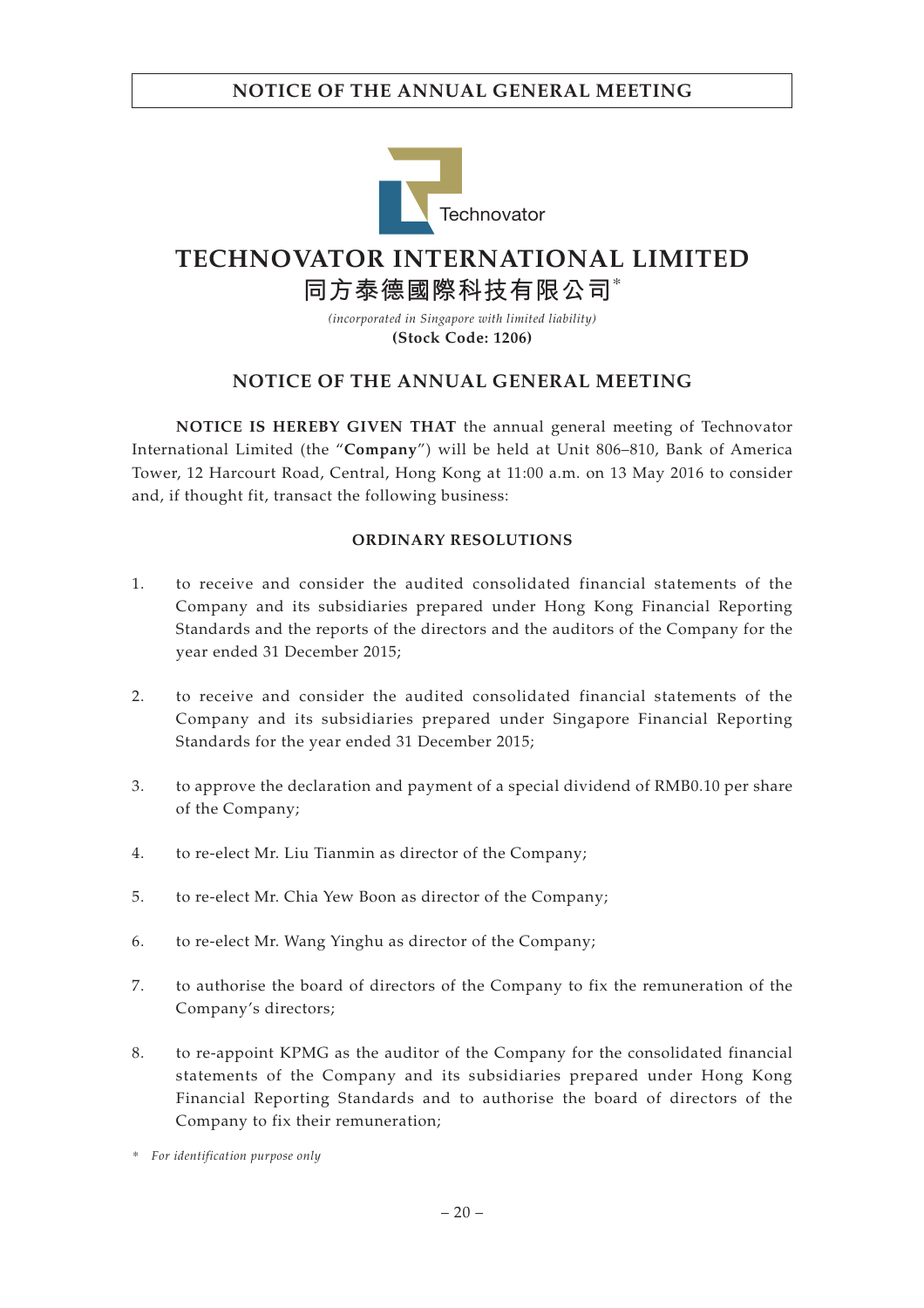9. to re-appoint KPMG LLP as the auditor of the Company for the consolidated financial statements of the Company and its subsidiaries prepared under Singapore Financial Reporting Standards and to authorise the board of directors of the Company to fix their remuneration;

and, as special business, to consider and, if thought fit, pass the following resolutions as ordinary resolutions (with or without modification);

### 10. "**THAT**:

- (a) subject to paragraph (c) below, pursuant to The Rules Governing the Listing of Securities on the Stock Exchange of Hong Kong Limited (the "**Listing Rules**") and Section 161 of the Companies Act (Cap. 50) of Singapore (the "**Companies Act**"), the exercise by the directors of the Company during the Relevant Period (as defined in paragraph (d) below) of all the powers of the Company to allot, issue and deal with the unissued shares (each, a "**Share**") in the capital of the Company and to make or grant offers, agreements or options, including warrants to subscribe for Shares, which might require the exercise of such powers be and the same is hereby generally and unconditionally approved;
- (b) the approval in paragraph (a) above shall authorise the directors of the Company during the Relevant Period to make or grant offers, agreements or options which might require the exercise of the aforesaid powers after the expiry of the Relevant Period;
- (c) the aggregate number of Shares allotted and issued or agreed conditionally or unconditionally to be allotted and issued (whether pursuant to options and otherwise) by the directors of the Company pursuant to the approval in paragraph (a) above, otherwise than pursuant to (i) a Rights Issue (as defined in paragraph (d) below); or (ii) the exercise of any options granted under all share option schemes of the Company adopted from time to time in accordance with the Listing Rules; or (iii) any scrip dividend or similar arrangements providing for the allotment and issue of Shares in lieu of the whole or part of a dividend on Shares in accordance with the articles of association of the Company in force from time to time; or (iv) any issue of Shares upon the exercise of rights of subscription or conversion under the terms of any warrants of the Company or any securities which are convertible into Shares, shall not exceed the aggregate of:
	- (i) 20 per cent, of the total number of Shares of the Company in issue as at the date of the passing of this resolution; and
	- (ii) (if the directors of the Company are so authorised by a separate ordinary resolution of the shareholders of the Company) the aggregate number of Shares of the Company repurchased by the Company subsequent to the passing of this resolution (up to a maximum equivalent to 10 per cent, of the total number of Shares of the Company in issue as at the date of the passing of this resolution),

and the authority pursuant to paragraph (a) of this resolution shall be limited accordingly; and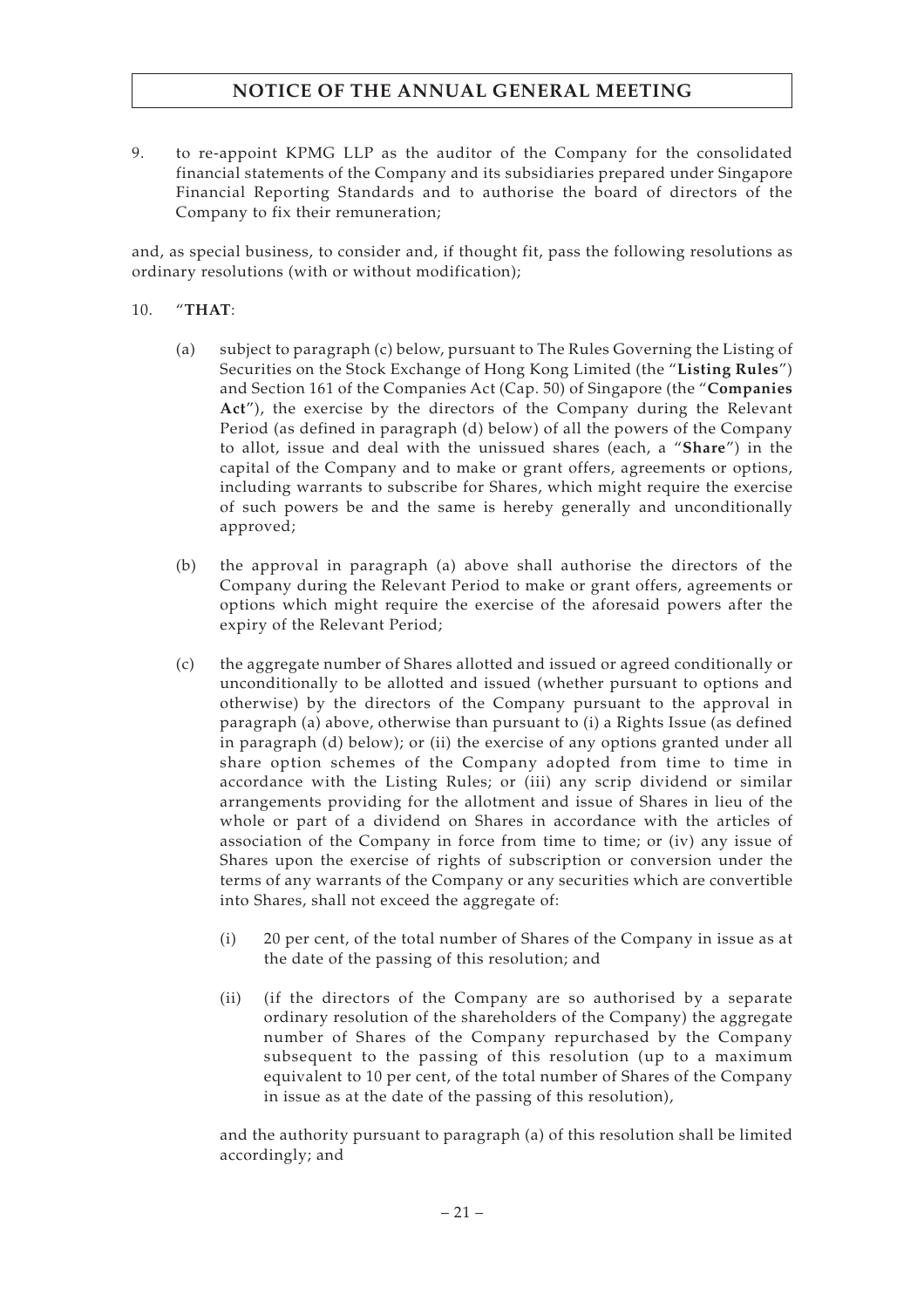(d) for the purposes of this resolution:

"**Relevant Period**" means the period from the date of the passing of this resolution until whichever is the earliest of:

- (i) the conclusion of the next annual general meeting of the Company;
- (ii) the expiration of the period within which the next annual general meeting of the Company is required by the articles of association of the Company or the applicable laws of the Singapore to be held; or
- (iii) the passing of an ordinary resolution by the shareholders of the Company in general meeting revoking or varying the authority given to the directors of the Company by this resolution."

"**Rights Issue**" means an offer of Shares, or offer or issue of warrants, options or other securities giving rights to subscribe for Shares open for a period fixed by the directors of the Company to holders of Shares on the Company's register of members on a fixed record date in proportion to their then holdings of Shares (subject to such exclusion or other arrangements as the directors of the Company may deem necessary or expedient in relation to fractional entitlements, or having regard to any restrictions or obligations under the laws of, or the requirements of, or the expense or delay which may be involved in determining the existence or extent of any restrictions or obligations under the laws of; or the requirements of, any jurisdiction outside Hong Kong or any recognised regulatory body or any stock exchange outside Hong Kong)."

### 11. "**THAT**:

- (a) subject to paragraph (b) below, pursuant to Section 76E of the Companies Act, the exercise by the directors of the Company during the Relevant Period (as defined in paragraph (c) below) of all the powers of the Company to repurchase (or agree to repurchase) shares (each, a "**Share**") in the capital of the Company on the Stock Exchange, or any other stock exchange on which the Shares may be listed and recognised by the Securities and Futures Commission of Hong Kong and the Stock Exchange for such purpose, and otherwise in accordance with the rules and regulations of the Securities and Futures Commission of Hong Kong, the Stock Exchange, the Singapore Companies Act, and all other applicable laws in this regard and on the terms set out in the circular to the shareholders of the Company dated 12 April 2016, be and the same is hereby generally and unconditionally approved;
- (b) the number of Shares which may be repurchased or agreed to be repurchased by the Company pursuant to the approval in paragraph (a) during the Relevant Period shall not exceed 10 percent, of the total number of Shares the Company as at the date of the passing of this resolution and the authority pursuant to paragraph (a) of this resolution shall be limited accordingly; and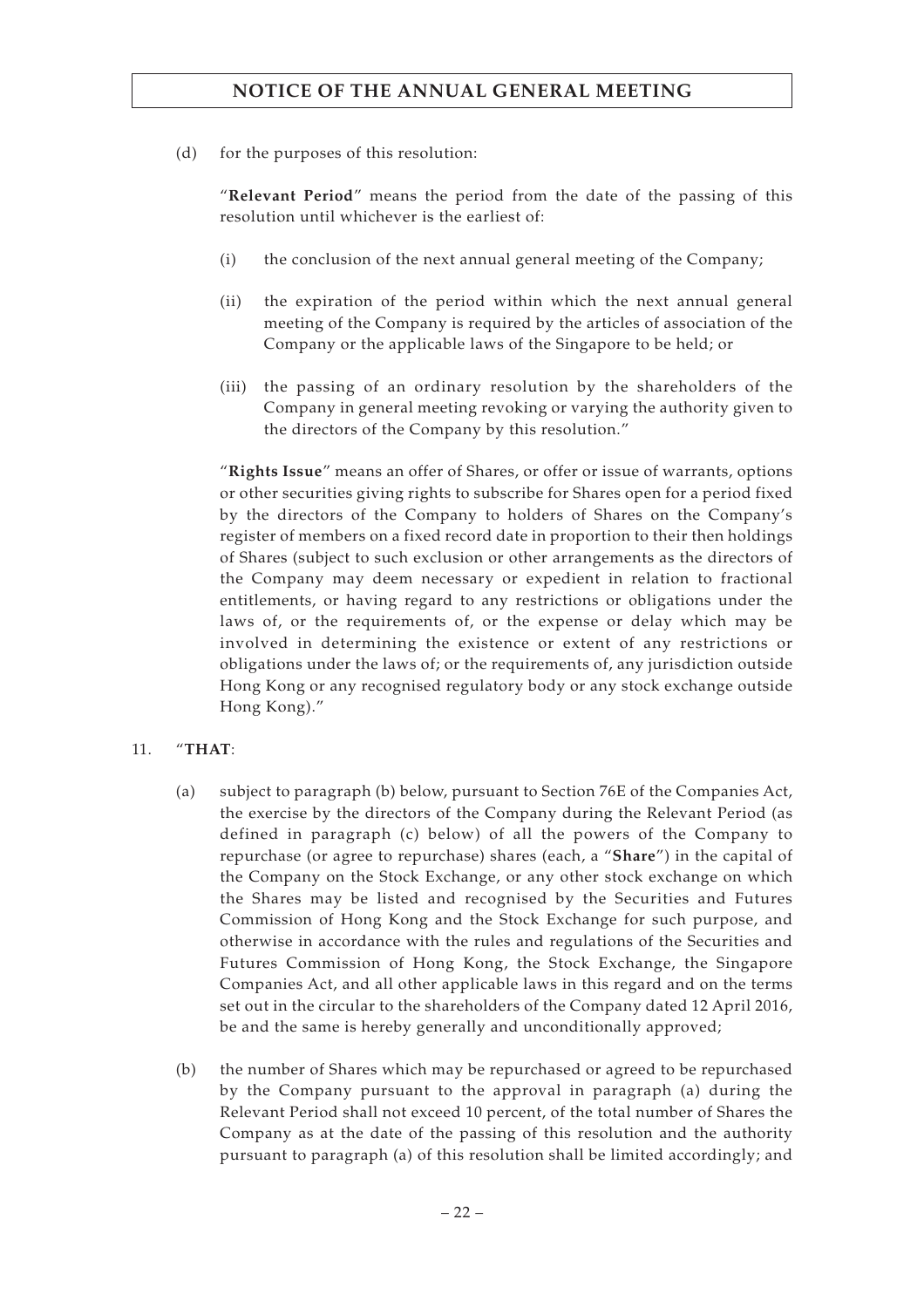- (c) for the purposes of this resolution, "**Relevant Period**" means the period from the date of the passing of this resolution until whichever is the earliest of:
	- (i) the conclusion of the next annual general meeting of the Company;
	- (ii) the expiration of the period within which the next annual general meeting of the Company is required by the articles of association of the Company or the applicable laws of the Singapore to be held; or
	- (iii) the passing of an ordinary resolution by the shareholders of the Company in general meeting revoking or varying the authority given to the directors of the Company by this resolution."
- 12. "**THAT** conditional on the passing of resolutions numbered 10 and 11 above, the general mandate granted to the directors of the Company pursuant to paragraph (a) of resolution numbered 10 above be and is hereby extended by the addition to the aggregate number of which may be allotted or agreed conditionally or unconditionally to be allotted by the directors of the Company pursuant to or in accordance with such general mandate of an amount representing the aggregate number of Shares of the Company repurchased or agreed to be repurchased by the Company pursuant to or in accordance with the authority granted under paragraph (a) of resolution numbered 11 above."

By Order of the Board **Technovator International Limited Fan Xin** *Chairman*

Hong Kong, 12 April 2016

*As at the date of this notice, the executive directors of the Company are Mr. Zhao Xiaobo and Mr. Seah Han Leong; the non-executive directors are Mr. Fan Xin, Mr. Liu Tianmin and Mr. Wang Yinghu and the independent non-executive directors are Mr. Fan Ren Da Anthony, Mr. Chia Yew Boon and Ms. Chen Hua.*

*Registered office:* 66 Tannery Lane #04-10/10A Sindo Industrial Building Singapore 347805

*Principal place of business in Hong Kong:* Unit 806–810 Bank of America Tower 12 Harcourt Road Central Hong Kong